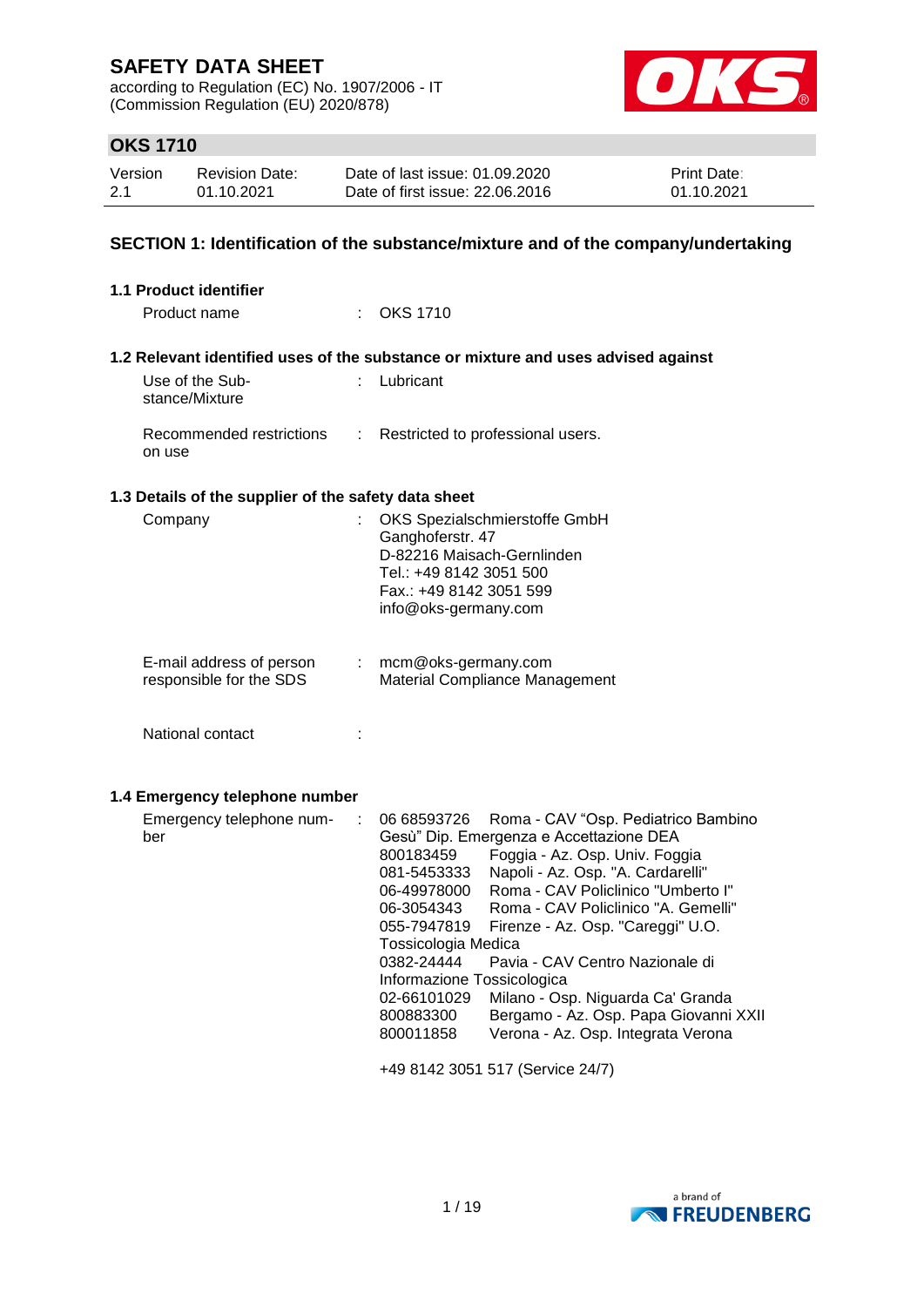according to Regulation (EC) No. 1907/2006 - IT (Commission Regulation (EU) 2020/878)



## **OKS 1710**

| Version | <b>Revision Date:</b> | Date of last issue: 01.09.2020  | <b>Print Date:</b> |
|---------|-----------------------|---------------------------------|--------------------|
| 2.1     | 01.10.2021            | Date of first issue: 22,06,2016 | 01.10.2021         |

### **SECTION 2: Hazards identification**

#### **2.1 Classification of the substance or mixture**

| 2.1 Classification of the substance or mixture                                 |                          |                                                                                                                                                                                                                    |
|--------------------------------------------------------------------------------|--------------------------|--------------------------------------------------------------------------------------------------------------------------------------------------------------------------------------------------------------------|
| Classification (REGULATION (EC) No 1272/2008)<br>Flammable liquids, Category 3 |                          | H226: Flammable liquid and vapour.                                                                                                                                                                                 |
| Serious eye damage, Category 1                                                 |                          | H318: Causes serious eye damage.                                                                                                                                                                                   |
| 2.2 Label elements                                                             |                          |                                                                                                                                                                                                                    |
| Labelling (REGULATION (EC) No 1272/2008)<br>Hazard pictograms                  |                          |                                                                                                                                                                                                                    |
| Signal word                                                                    | Danger                   |                                                                                                                                                                                                                    |
| <b>Hazard statements</b>                                                       | H <sub>226</sub><br>H318 | Flammable liquid and vapour.<br>Causes serious eye damage.                                                                                                                                                         |
| Precautionary statements                                                       | <b>Prevention:</b>       |                                                                                                                                                                                                                    |
|                                                                                | P210                     | Keep away from heat, hot surfaces, sparks,<br>open flames and other ignition sources. No<br>smoking.                                                                                                               |
|                                                                                | P <sub>233</sub><br>P280 | Keep container tightly closed.<br>Wear protective gloves/ protective clothing/<br>eye protection/ face protection.                                                                                                 |
|                                                                                | <b>Response:</b>         |                                                                                                                                                                                                                    |
|                                                                                |                          | IF IN EYES: Rinse cautiously<br>P305 + P351 + P338 + P310<br>with water for several minutes. Remove<br>contact lenses, if present and easy to do.<br>Continue rinsing. Immediately call a<br>POISON CENTER/doctor. |
|                                                                                | P370 + P378              | In case of fire: Use alcohol-resistant foam,<br>carbon dioxide or water mist to extinguish.                                                                                                                        |
|                                                                                | Storage:                 |                                                                                                                                                                                                                    |
|                                                                                | $P403 + P235$            | Store in a well-ventilated place. Keep cool.                                                                                                                                                                       |

#### **Hazardous components which must be listed on the label:**

Fettalkoholethoxylat

#### **2.3 Other hazards**

This substance/mixture contains no components considered to be either persistent, bioaccumulative and toxic (PBT), or very persistent and very bioaccumulative (vPvB) at levels of 0.1% or higher.

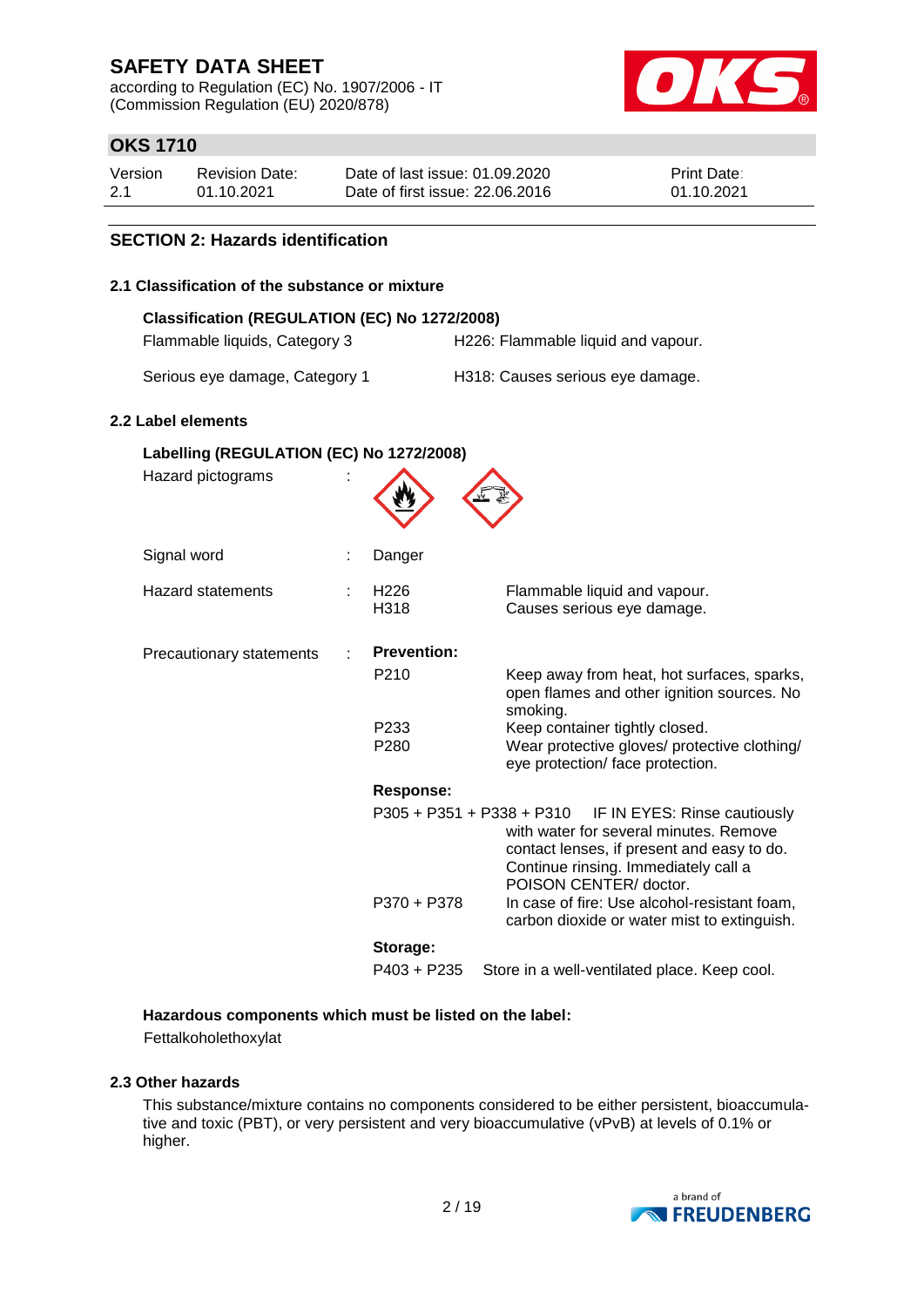according to Regulation (EC) No. 1907/2006 - IT (Commission Regulation (EU) 2020/878)



## **OKS 1710**

| Version | <b>Revision Date:</b> | Date of last issue: 01.09.2020  | <b>Print Date:</b> |
|---------|-----------------------|---------------------------------|--------------------|
| 2.1     | 01.10.2021            | Date of first issue: 22,06,2016 | 01.10.2021         |

Ecological information: The substance/mixture does not contain components considered to have endocrine disrupting properties according to REACH Article 57(f) or Commission Delegated regulation (EU) 2017/2100 or Commission Regulation (EU) 2018/605 at levels of 0.1% or higher.

Toxicological information: The substance/mixture does not contain components considered to have endocrine disrupting properties according to REACH Article 57(f) or Commission Delegated regulation (EU) 2017/2100 or Commission Regulation (EU) 2018/605 at levels of 0.1% or higher.

### **SECTION 3: Composition/information on ingredients**

#### **3.2 Mixtures**

Chemical nature : Aqueous emulsion Wax

#### **Components**

| Chemical name                                                             | CAS-No.<br>EC-No.<br>Index-No.<br>Registration number                    | Classification                                           | specific concen-<br>tration limit<br>M-Factor<br><b>Notes</b><br>Acute toxicity                                                    | Concentration<br>(% w/w) |
|---------------------------------------------------------------------------|--------------------------------------------------------------------------|----------------------------------------------------------|------------------------------------------------------------------------------------------------------------------------------------|--------------------------|
| propan-2-ol                                                               | 67-63-0<br>200-661-7<br>603-117-00-0<br>02-2119457558-25-<br><b>XXXX</b> | Flam. Lig.2; H225<br>Eye Irrit.2; H319<br>STOT SE3; H336 | estimate                                                                                                                           | $>= 1 - 10$              |
| Fettalkoholethoxylat                                                      | 68439-49-6<br>500-212-8                                                  | Acute Tox.4; H302<br>Eye Dam.1; H318                     |                                                                                                                                    | $>= 3 - < 10$            |
| phosphoric acid                                                           | 7664-38-2<br>231-633-2<br>015-011-00-6                                   | Skin Corr.1B;<br>H314<br>Eye Dam.1; H318                 | $>= 25 %$<br>Skin Corr.1B,<br>H <sub>314</sub><br>$10 - 25%$<br>Skin Irrit.2,<br>H315<br>$10 - 25%$<br>Eye Irrit.2, H319<br>Note B | $>= 1 - 3$               |
| Substances with a workplace exposure limit :<br>2,2',2"-nitrilotriethanol | 102-71-6                                                                 | Not classified                                           |                                                                                                                                    | $>= 1 - 10$              |
|                                                                           |                                                                          |                                                          |                                                                                                                                    |                          |

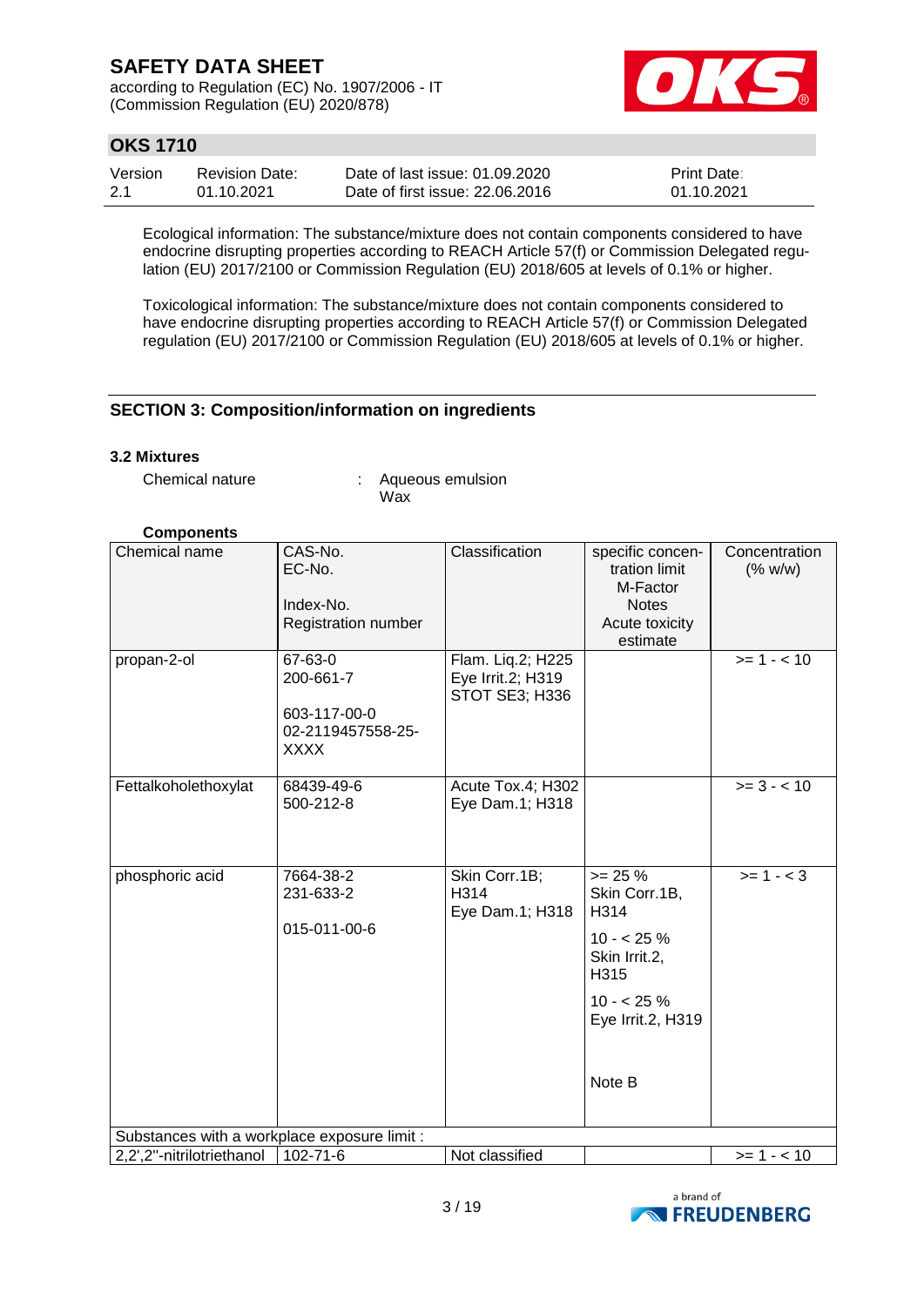according to Regulation (EC) No. 1907/2006 - IT (Commission Regulation (EU) 2020/878)



## **OKS 1710**

| Version | <b>Revision Date:</b>    | Date of last issue: 01.09.2020  | Print Date: |
|---------|--------------------------|---------------------------------|-------------|
| 2.1     | 01.10.2021               | Date of first issue: 22,06,2016 | 01.10.2021  |
|         | 203-049-8<br><b>XXXX</b> | 01-2119486482-31-               |             |

For explanation of abbreviations see section 16.

### **SECTION 4: First aid measures**

#### **4.1 Description of first aid measures**

| If inhaled              | Remove person to fresh air. If signs/symptoms continue, get<br>medical attention.<br>Keep patient warm and at rest.<br>If unconscious, place in recovery position and seek medical<br>advice.<br>Keep respiratory tract clear.<br>If breathing is irregular or stopped, administer artificial respira-<br>tion. |
|-------------------------|-----------------------------------------------------------------------------------------------------------------------------------------------------------------------------------------------------------------------------------------------------------------------------------------------------------------|
| In case of skin contact | Take off all contaminated clothing immediately.<br>Wash off immediately with soap and plenty of water.<br>Get medical attention immediately if irritation develops and<br>persists.<br>Wash clothing before reuse.<br>Thoroughly clean shoes before reuse.                                                      |
| In case of eye contact  | Rinse immediately with plenty of water, also under the eyelids,<br>for at least 10 minutes.<br>Get medical attention immediately.                                                                                                                                                                               |
| If swallowed            | Move the victim to fresh air.<br>If unconscious, place in recovery position and seek medical<br>advice.<br>Keep respiratory tract clear.<br>Do NOT induce vomiting.<br>Rinse mouth with water.<br>Never give anything by mouth to an unconscious person.                                                        |
|                         | 4.2 Most important symptoms and effects, both acute and delayed                                                                                                                                                                                                                                                 |

Symptoms : Inhalation may provoke the following symptoms: Unconsciousness **Dizziness Drowsiness** Headache Nausea **Tiredness** Skin contact may provoke the following symptoms:

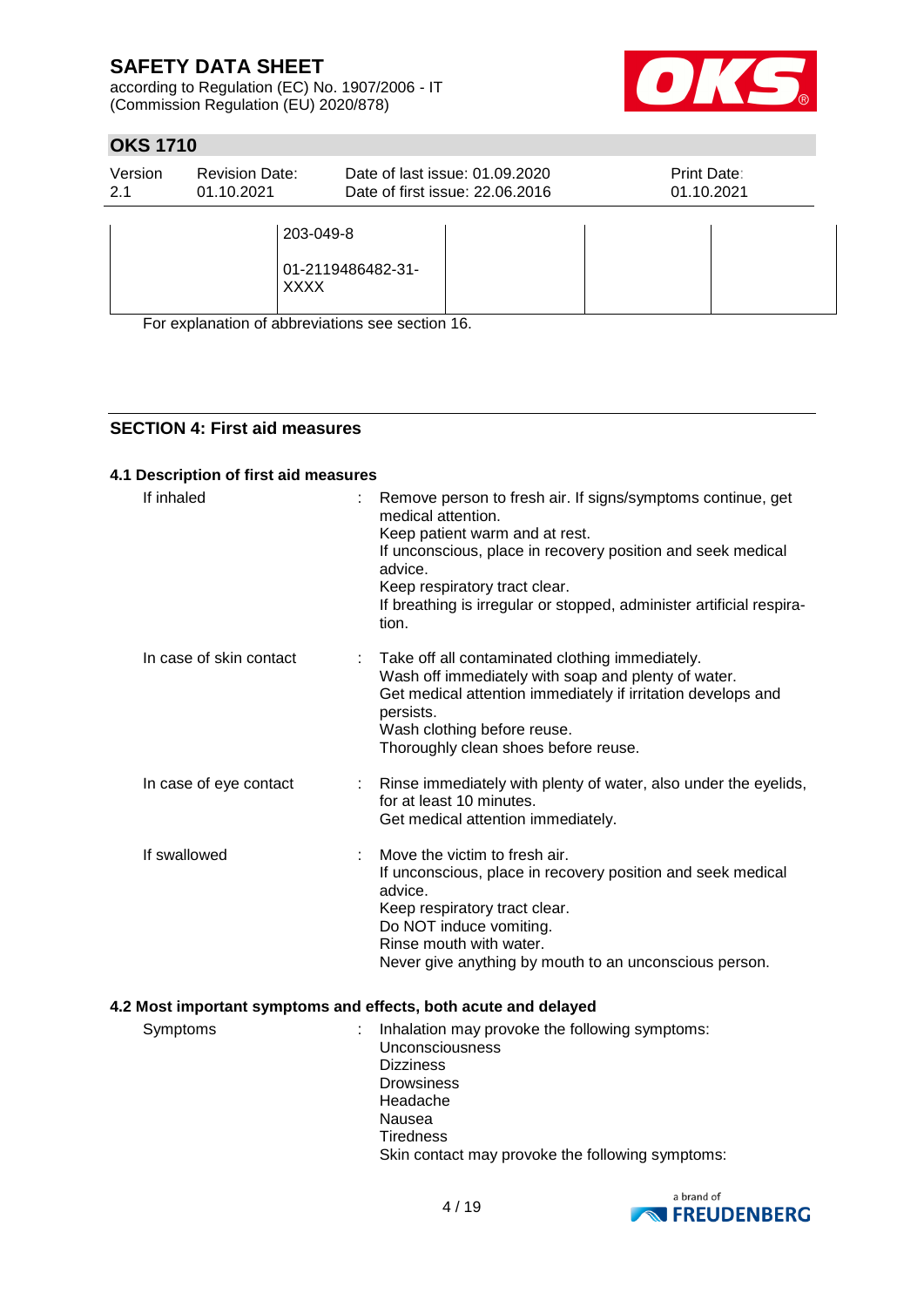according to Regulation (EC) No. 1907/2006 - IT (Commission Regulation (EU) 2020/878)



## **OKS 1710**

|                | <b>OKS 1710</b>                                  |               |                                                                                                                                                                                    |                           |
|----------------|--------------------------------------------------|---------------|------------------------------------------------------------------------------------------------------------------------------------------------------------------------------------|---------------------------|
| Version<br>2.1 | <b>Revision Date:</b><br>01.10.2021              |               | Date of last issue: 01.09.2020<br>Date of first issue: 22.06.2016                                                                                                                  | Print Date:<br>01.10.2021 |
|                |                                                  |               | Erythema                                                                                                                                                                           |                           |
| <b>Risks</b>   |                                                  |               | Can be absorbed through skin.<br>Causes skin irritation.                                                                                                                           |                           |
|                |                                                  |               | 4.3 Indication of any immediate medical attention and special treatment needed                                                                                                     |                           |
| Treatment      |                                                  |               | Treat symptomatically.                                                                                                                                                             |                           |
|                | <b>SECTION 5: Firefighting measures</b>          |               |                                                                                                                                                                                    |                           |
|                | 5.1 Extinguishing media                          |               |                                                                                                                                                                                    |                           |
|                | Suitable extinguishing media                     | $\mathcal{L}$ | Use water spray, alcohol-resistant foam, dry chemical or car-<br>bon dioxide.                                                                                                      |                           |
| media          | Unsuitable extinguishing                         | ÷             | High volume water jet                                                                                                                                                              |                           |
|                |                                                  |               | 5.2 Special hazards arising from the substance or mixture                                                                                                                          |                           |
| fighting       | Specific hazards during fire-                    |               | Do not let product enter drains.<br>Container may explode if heated.<br>Beware of vapours accumulating to form explosive concentra-<br>tions. Vapours can accumulate in low areas. |                           |
| ucts           | Hazardous combustion prod- :                     |               | Carbon oxides<br>Nitrogen oxides (NOx)<br>Oxides of phosphorus                                                                                                                     |                           |
|                | 5.3 Advice for firefighters                      |               |                                                                                                                                                                                    |                           |
|                | Special protective equipment<br>for firefighters |               | In the event of fire, wear self-contained breathing apparatus.<br>Use personal protective equipment. Exposure to decomposi-<br>tion products may be a hazard to health.            |                           |
|                | Further information                              | ÷             | Standard procedure for chemical fires.                                                                                                                                             |                           |

### **6.1 Personal precautions, protective equipment and emergency procedures**

| Personal precautions | Evacuate personnel to safe areas.                        |
|----------------------|----------------------------------------------------------|
|                      | Use personal protective equipment.                       |
|                      | Ensure adequate ventilation.                             |
|                      | Remove all sources of ignition.                          |
|                      | Do not breathe vapours or spray mist.                    |
|                      | Refer to protective measures listed in sections 7 and 8. |

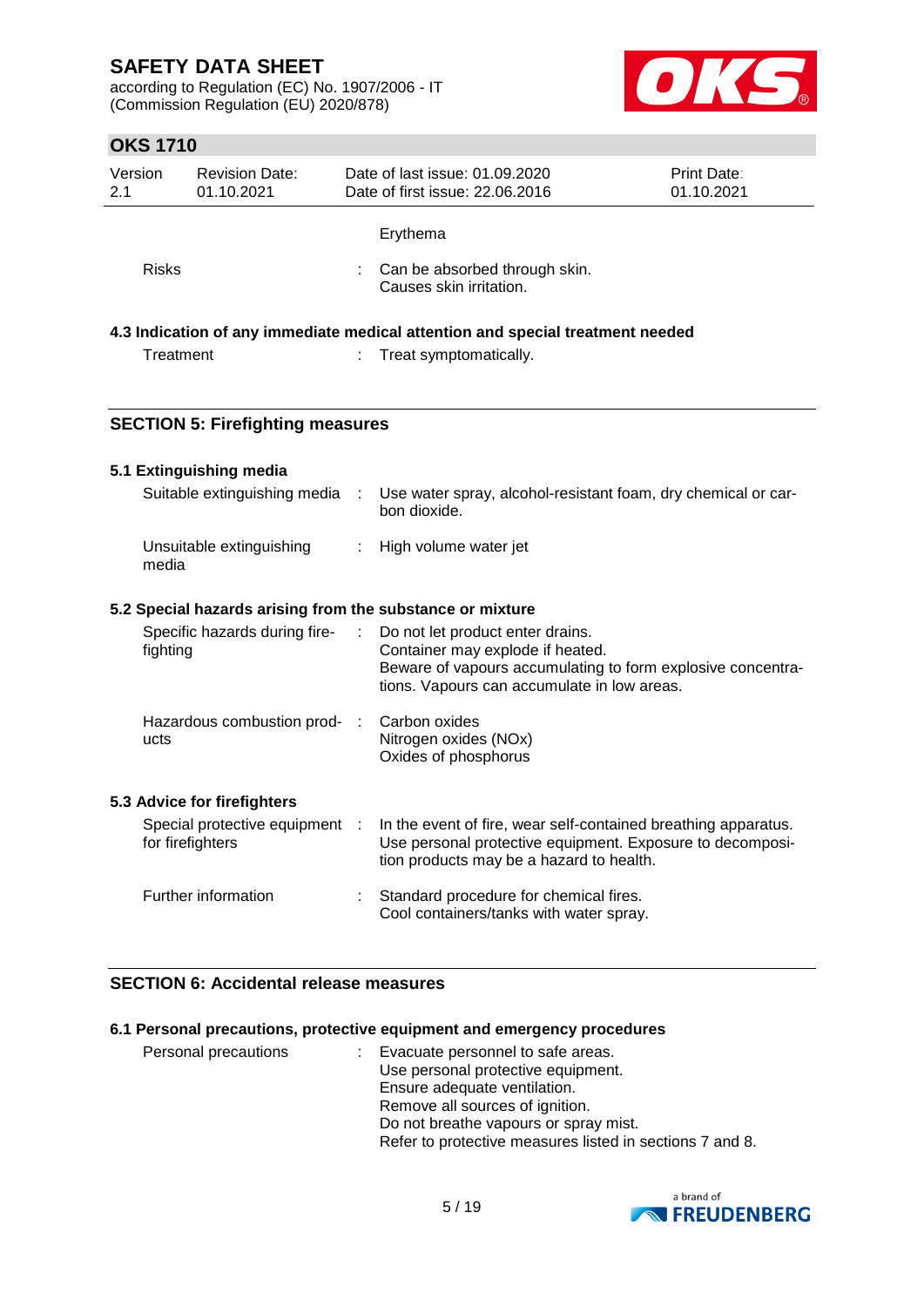according to Regulation (EC) No. 1907/2006 - IT (Commission Regulation (EU) 2020/878)



## **OKS 1710**

| Version | Revision Date: | Date of last issue: 01.09.2020  | <b>Print Date:</b> |
|---------|----------------|---------------------------------|--------------------|
| 2.1     | 01.10.2021     | Date of first issue: 22,06,2016 | 01.10.2021         |

#### **6.2 Environmental precautions**

| Environmental precautions<br>6.3 Methods and material for containment and cleaning up | : Try to prevent the material from entering drains or water<br>courses.<br>Prevent further leakage or spillage if safe to do so.<br>Local authorities should be advised if significant spillages<br>cannot be contained. |  |
|---------------------------------------------------------------------------------------|--------------------------------------------------------------------------------------------------------------------------------------------------------------------------------------------------------------------------|--|
| Methods for cleaning up                                                               | Contain spillage, and then collect with non-combustible ab-<br>sorbent material, (e.g. sand, earth, diatomaceous earth, ver-                                                                                             |  |

/ national regulations (see section 13). Non-sparking tools should be used.

miculite) and place in container for disposal according to local

#### **6.4 Reference to other sections**

For personal protection see section 8.

### **SECTION 7: Handling and storage**

#### **7.1 Precautions for safe handling**

| Advice on safe handling                            | Use only in an area containing explosion proof equipment.<br>Do not use in areas without adequate ventilation.<br>Do not breathe vapours or spray mist.<br>In case of insufficient ventilation, wear suitable respiratory<br>equipment.<br>Avoid contact with skin and eyes.<br>For personal protection see section 8.<br>Keep away from fire, sparks and heated surfaces.<br>Smoking, eating and drinking should be prohibited in the ap-<br>plication area.<br>Wash hands and face before breaks and immediately after<br>handling the product.<br>Ensure all equipment is electrically grounded before beginning<br>transfer operations.<br>Do not get in eyes or mouth or on skin.<br>Do not get on skin or clothing.<br>Do not ingest.<br>Do not use sparking tools.<br>Do not enter areas where used or stored until adequately ven-<br>tilated.<br>Do not repack.<br>Do not re-use empty containers.<br>These safety instructions also apply to empty packaging which<br>may still contain product residues.<br>Keep container closed when not in use. |
|----------------------------------------------------|---------------------------------------------------------------------------------------------------------------------------------------------------------------------------------------------------------------------------------------------------------------------------------------------------------------------------------------------------------------------------------------------------------------------------------------------------------------------------------------------------------------------------------------------------------------------------------------------------------------------------------------------------------------------------------------------------------------------------------------------------------------------------------------------------------------------------------------------------------------------------------------------------------------------------------------------------------------------------------------------------------------------------------------------------------------|
| Advice on protection against<br>fire and explosion | Keep away from heat and sources of ignition.                                                                                                                                                                                                                                                                                                                                                                                                                                                                                                                                                                                                                                                                                                                                                                                                                                                                                                                                                                                                                  |

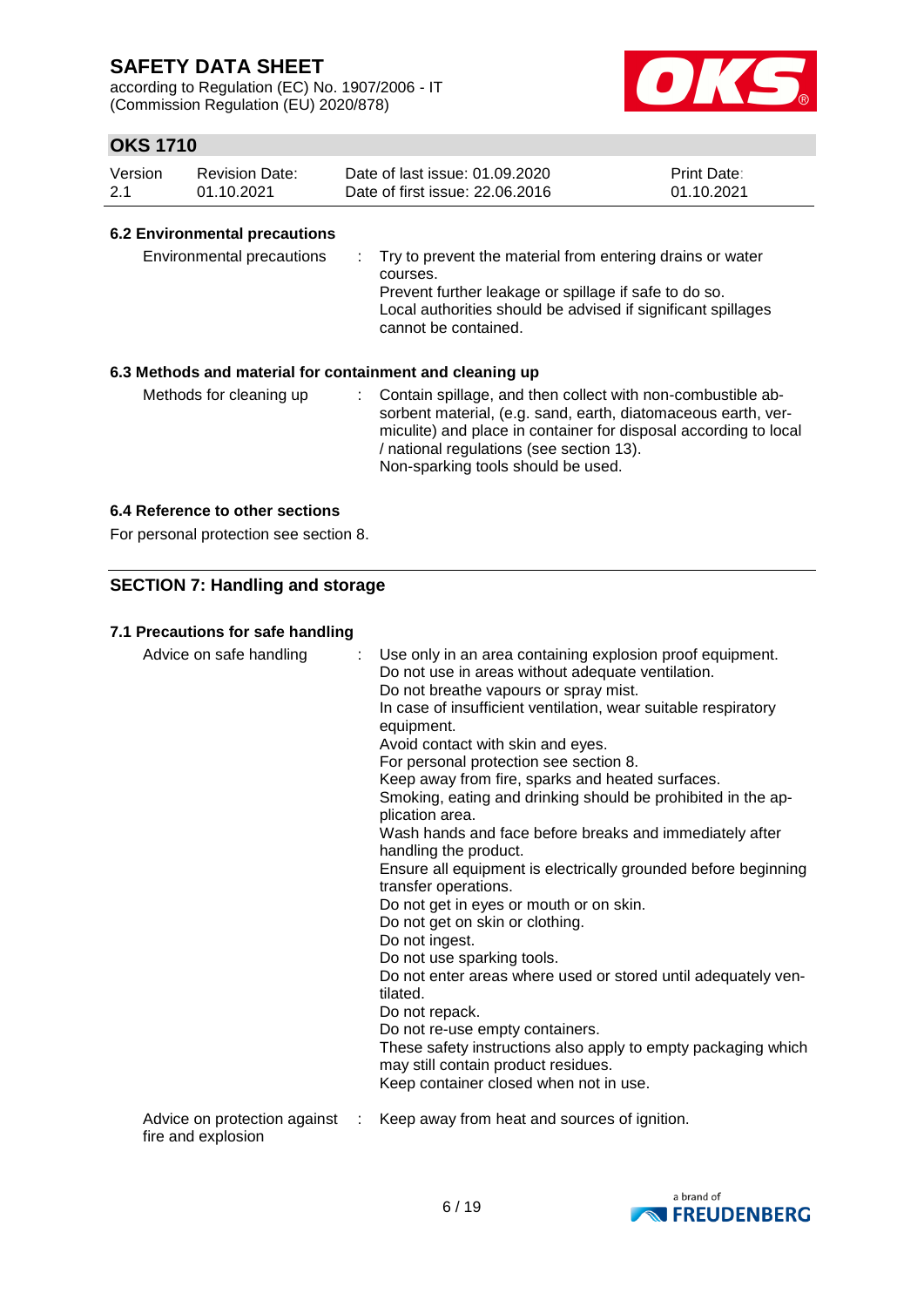according to Regulation (EC) No. 1907/2006 - IT (Commission Regulation (EU) 2020/878)



## **OKS 1710**

| Version<br>2.1                                                                                                       | <b>Revision Date:</b><br>01.10.2021 |  | Date of last issue: 01.09.2020<br>Print Date:<br>Date of first issue: 22.06.2016<br>01.10.2021                                                                                                                                                                                                                                                                                                                                                                                  |  |  |
|----------------------------------------------------------------------------------------------------------------------|-------------------------------------|--|---------------------------------------------------------------------------------------------------------------------------------------------------------------------------------------------------------------------------------------------------------------------------------------------------------------------------------------------------------------------------------------------------------------------------------------------------------------------------------|--|--|
| Hygiene measures                                                                                                     |                                     |  | Wash face, hands and any exposed skin thoroughly after<br>handling.                                                                                                                                                                                                                                                                                                                                                                                                             |  |  |
|                                                                                                                      |                                     |  |                                                                                                                                                                                                                                                                                                                                                                                                                                                                                 |  |  |
| 7.2 Conditions for safe storage, including any incompatibilities<br>Requirements for storage<br>areas and containers |                                     |  | Store in original container. Keep container closed when not in<br>use. Keep in a cool place away from oxidizing agents. Keep in<br>a dry, cool and well-ventilated place. Do not store together<br>with oxidizing and self-igniting products. Containers which are<br>opened must be carefully resealed and kept upright to prevent<br>leakage. Store in accordance with the particular national regu-<br>lations. Keep in properly labelled containers.<br>Protect from frost. |  |  |
|                                                                                                                      |                                     |  |                                                                                                                                                                                                                                                                                                                                                                                                                                                                                 |  |  |
|                                                                                                                      | 7.3 Specific end use(s)             |  |                                                                                                                                                                                                                                                                                                                                                                                                                                                                                 |  |  |
|                                                                                                                      | Specific use(s)                     |  | Specific instructions for handling, not required.                                                                                                                                                                                                                                                                                                                                                                                                                               |  |  |

## **SECTION 8: Exposure controls/personal protection**

### **8.1 Control parameters**

### **Occupational Exposure Limits**

| Components      | CAS-No.   | Value type (Form<br>of exposure) | Control parameters | <b>Basis</b>       |
|-----------------|-----------|----------------------------------|--------------------|--------------------|
| phosphoric acid | 7664-38-2 |                                  | 1 $mg/m3$          | 2000/39/EC         |
|                 |           |                                  |                    | $(2000-06-16)$     |
|                 |           | Further information: Indicative  |                    |                    |
|                 |           | <b>STEL</b>                      | $2$ mg/m $3$       | 2000/39/EC         |
|                 |           |                                  |                    | $(2000-06-16)$     |
|                 |           | Further information: Indicative  |                    |                    |
|                 |           | TWA                              | 1 $mg/m3$          | <b>IT OEL</b>      |
|                 |           |                                  |                    | $(2004 - 03 - 10)$ |
|                 |           | <b>STEL</b>                      | $2$ mg/m $3$       | <b>IT OEL</b>      |
|                 |           |                                  |                    | $(2004 - 03 - 10)$ |

### **Derived No Effect Level (DNEL) according to Regulation (EC) No. 1907/2006:**

| Substance name            | End Use        | Exposure routes | Potential health ef-          | Value              |
|---------------------------|----------------|-----------------|-------------------------------|--------------------|
|                           |                |                 | fects                         |                    |
| 2,2',2"-nitrilotriethanol | Workers        | Dermal          | Long-term systemic<br>effects | $6,3$ mg/kg        |
|                           | <b>Workers</b> | Inhalation      | Long-term systemic<br>effects | $5 \text{ mg/m}$ 3 |
|                           | Workers        | Inhalation      | Long-term local ef-<br>fects  | $5 \text{ mg/m}$ 3 |

### **Predicted No Effect Concentration (PNEC) according to Regulation (EC) No. 1907/2006:**

| Substance name            | Environmental Compartment | 'alue              |
|---------------------------|---------------------------|--------------------|
| 2,2',2"-nitrilotriethanol | Soil                      | ma/ka<br><b>15</b> |

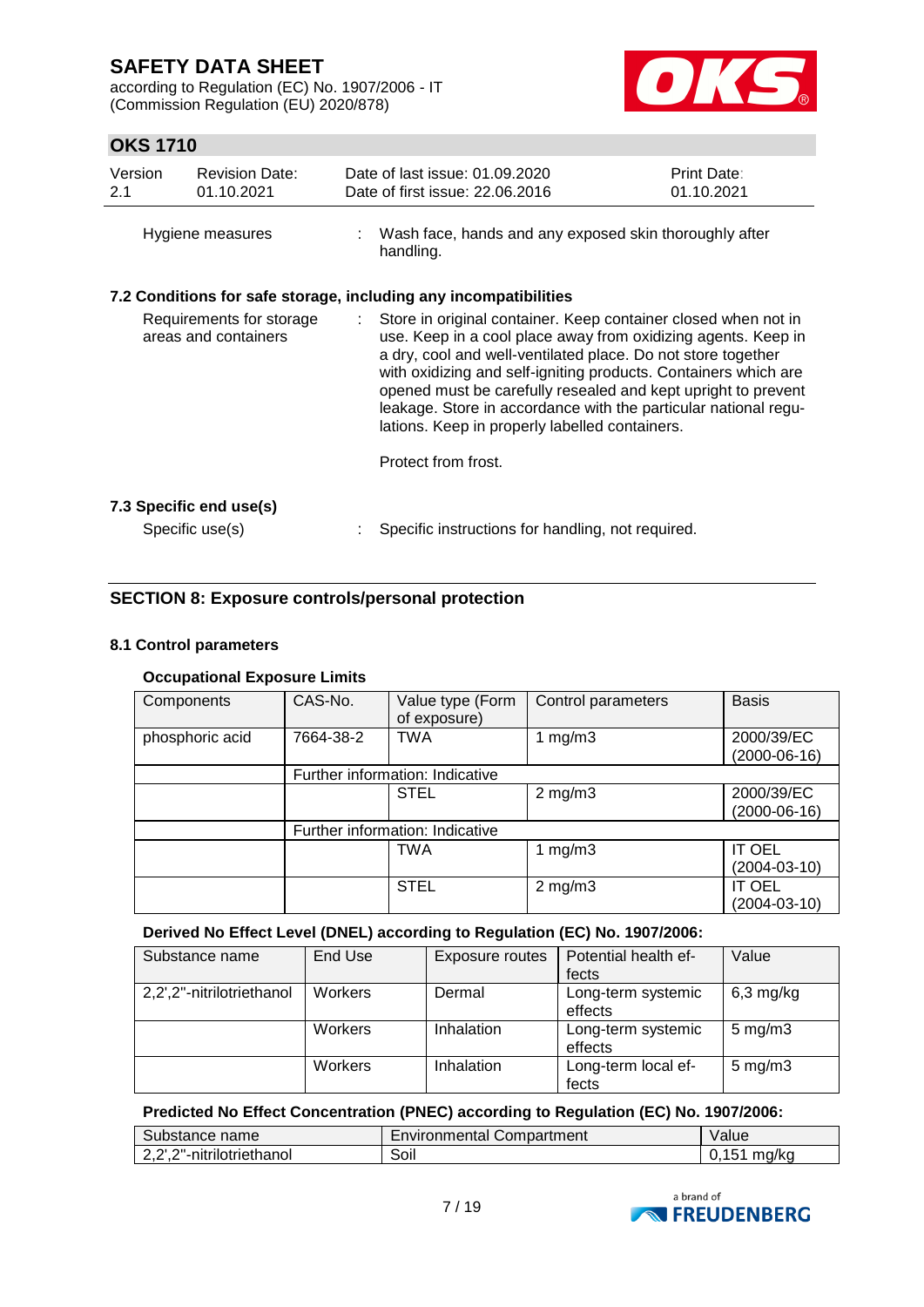according to Regulation (EC) No. 1907/2006 - IT (Commission Regulation (EU) 2020/878)



## **OKS 1710**

| Version<br>2.1 | <b>Revision Date:</b><br>01.10.2021 | Date of last issue: 01.09.2020<br>Date of first issue: 22.06.2016 | Print Date:<br>01.10.2021 |  |
|----------------|-------------------------------------|-------------------------------------------------------------------|---------------------------|--|
|                |                                     | Microbiological Activity in Sewage Treat-<br>ment Systems         | $10$ mg/l                 |  |
|                |                                     | Fresh water                                                       | $0,32 \text{ mg/l}$       |  |
|                |                                     | Marine water                                                      | $0,032 \text{ mg/l}$      |  |
|                |                                     | Fresh water sediment                                              | $1,7 \text{ mg/kg}$       |  |
|                |                                     | Marine sediment                                                   | $0,17 \text{ mg/kg}$      |  |

#### **8.2 Exposure controls**

#### **Engineering measures**

Use only in an area equipped with explosion proof exhaust ventilation. entrations below occupational exposure standard

| Maintain air concentrations below occupational exposure standards.    |    |                                                                                                                                                                                                                                                                                                                                             |  |  |  |  |
|-----------------------------------------------------------------------|----|---------------------------------------------------------------------------------------------------------------------------------------------------------------------------------------------------------------------------------------------------------------------------------------------------------------------------------------------|--|--|--|--|
| Personal protective equipment                                         |    |                                                                                                                                                                                                                                                                                                                                             |  |  |  |  |
| Eye protection                                                        |    | Tightly fitting safety goggles                                                                                                                                                                                                                                                                                                              |  |  |  |  |
| Hand protection<br>Material<br>Break through time<br>Protective index |    | Nitrile rubber<br>$> 10$ min<br>$\therefore$ Class 1                                                                                                                                                                                                                                                                                        |  |  |  |  |
| Remarks                                                               |    | Wear protective gloves. The break through time depends<br>amongst other things on the material, the thickness and the<br>type of glove and therefore has to be measured for each<br>case.<br>The selected protective gloves have to satisfy the specifica-<br>tions of Regulation (EU) 2016/425 and the standard EN 374<br>derived from it. |  |  |  |  |
| Respiratory protection                                                |    | Use respiratory protection unless adequate local exhaust<br>ventilation is provided or exposure assessment demonstrates<br>that exposures are within recommended exposure guidelines.                                                                                                                                                       |  |  |  |  |
| Filter type                                                           | ÷. | Filter type A-P                                                                                                                                                                                                                                                                                                                             |  |  |  |  |
| Protective measures                                                   |    | The type of protective equipment must be selected according<br>to the concentration and amount of the dangerous substance<br>at the specific workplace.                                                                                                                                                                                     |  |  |  |  |

Choose body protection in relation to its type, to the concentration and amount of dangerous substances, and to the specific work-place.

### **SECTION 9: Physical and chemical properties**

#### **9.1 Information on basic physical and chemical properties**

| <b>Physical state</b> | $:$ liquid   |
|-----------------------|--------------|
| Colour                | : white      |
| Odour                 | alcohol-like |

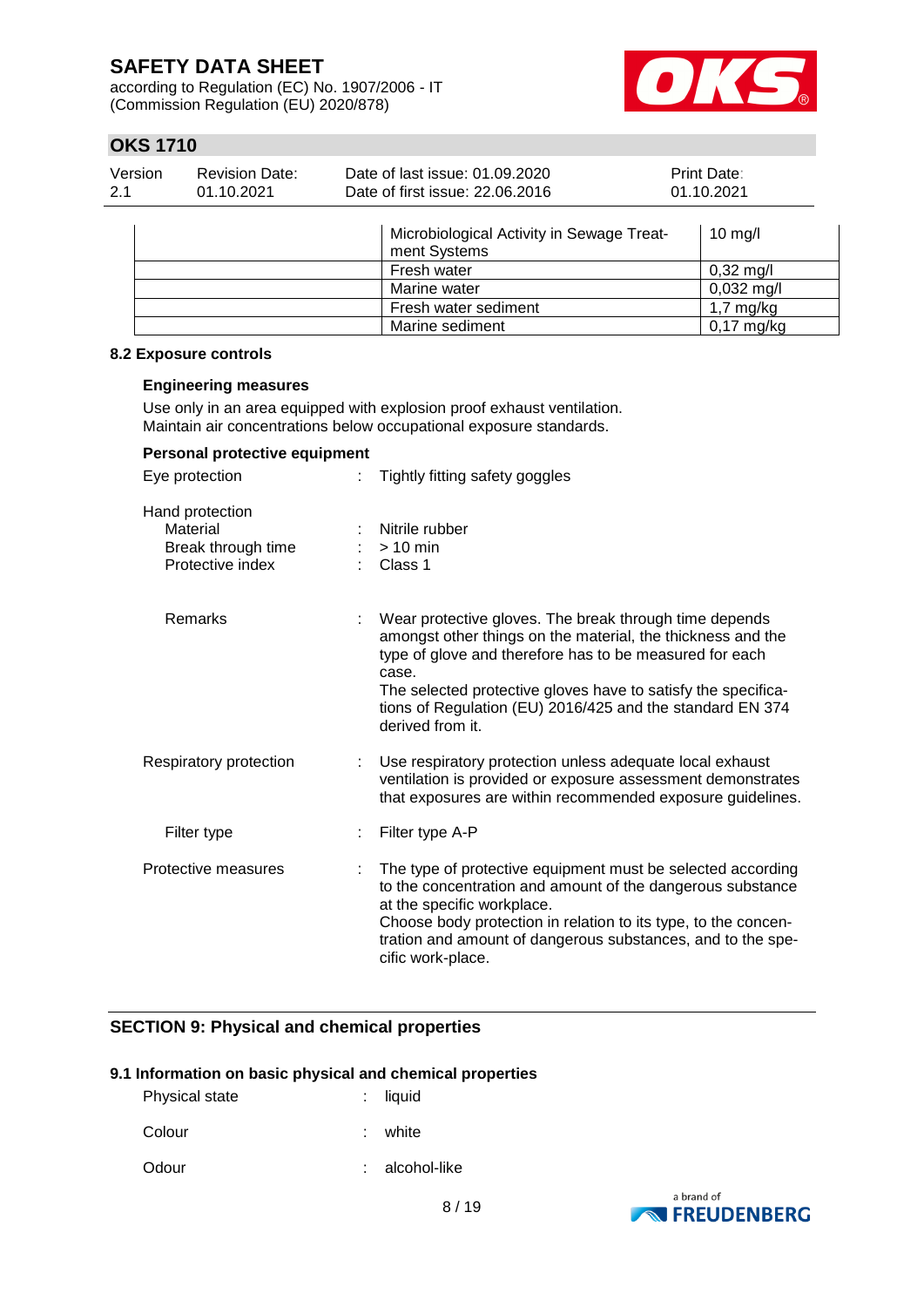according to Regulation (EC) No. 1907/2006 - IT (Commission Regulation (EU) 2020/878)



# **OKS 1710**

| Version<br>2.1 | <b>Revision Date:</b><br>01.10.2021                         |    | Date of last issue: 01.09.2020<br>Date of first issue: 22.06.2016       | Print Date:<br>01.10.2021 |
|----------------|-------------------------------------------------------------|----|-------------------------------------------------------------------------|---------------------------|
|                | Odour Threshold                                             |    | No data available                                                       |                           |
|                | Melting point/range                                         | ÷  | No data available                                                       |                           |
|                | Boiling point/boiling range                                 | ÷. | 91,5 °C                                                                 |                           |
|                | Flammability                                                |    | Not applicable                                                          |                           |
|                | Upper explosion limit / Upper<br>flammability limit         | ÷. | No data available                                                       |                           |
|                | Lower explosion limit / Lower :<br>flammability limit       |    | No data available                                                       |                           |
|                | Flash point                                                 | ÷. | 38 °C(1.013 hPa)<br>Method: ISO 1516                                    |                           |
|                | Auto-ignition temperature                                   | ÷  | No data available                                                       |                           |
|                | Decomposition temperature<br>Decomposition tempera-<br>ture | ÷  | No data available                                                       |                           |
|                | pH                                                          | t. | 8,3 $(20 °C)$<br>Concentration: 100 %                                   |                           |
|                | Viscosity<br>Viscosity, dynamic                             | ÷  | No data available                                                       |                           |
|                | Viscosity, kinematic                                        | ÷. | 8,6 mm2/s (40 °C)                                                       |                           |
|                | Solubility(ies)<br>Water solubility                         |    | completely miscible                                                     |                           |
|                | Solubility in other solvents :                              |    | No data available                                                       |                           |
|                | Partition coefficient: n-<br>octanol/water                  |    | No data available                                                       |                           |
|                | Vapour pressure                                             |    | 49,5 hPa (20 °C)                                                        |                           |
|                | Relative density                                            |    | 1,00 $(20 °C)$<br>Reference substance: Water<br>The value is calculated |                           |
|                | Density                                                     |    | $1,00$ g/cm3<br>(20 °C)                                                 |                           |
|                | <b>Bulk density</b>                                         |    | No data available                                                       |                           |

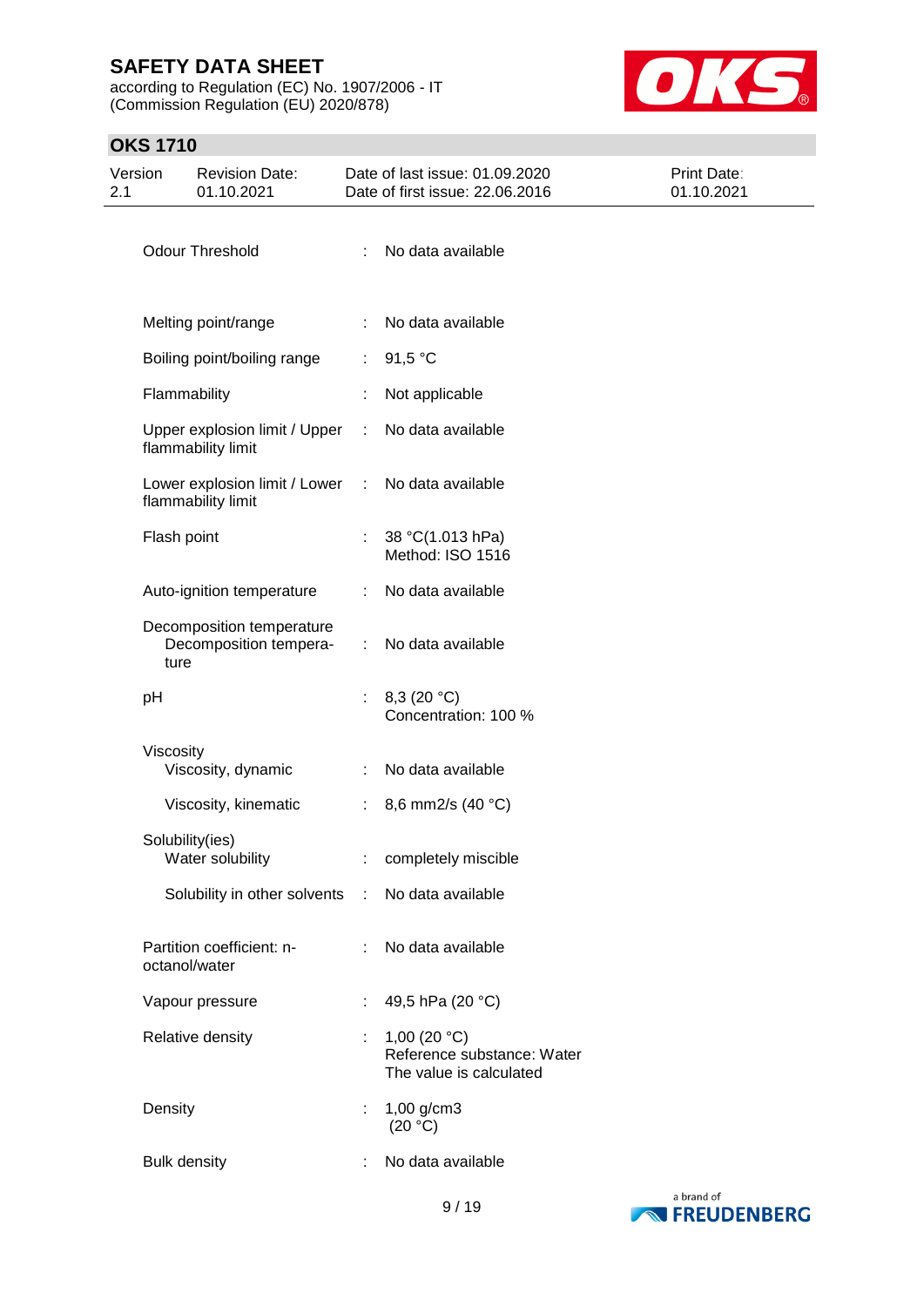according to Regulation (EC) No. 1907/2006 - IT (Commission Regulation (EU) 2020/878)



## **OKS 1710**

| Version<br>2.1                        |                   | <b>Revision Date:</b><br>01.10.2021 |                    | Date of last issue: 01.09.2020<br>Date of first issue: 22.06.2016 | Print Date:<br>01.10.2021 |
|---------------------------------------|-------------------|-------------------------------------|--------------------|-------------------------------------------------------------------|---------------------------|
|                                       |                   | Relative vapour density             | ÷                  | No data available                                                 |                           |
|                                       | <b>Explosives</b> | 9.2 Other information               | ÷                  | Not explosive                                                     |                           |
| Oxidizing properties<br>Self-ignition |                   | ÷                                   | No data available  |                                                                   |                           |
|                                       |                   | ÷                                   | not auto-flammable |                                                                   |                           |
|                                       |                   | Evaporation rate                    | ÷                  | No data available                                                 |                           |
|                                       |                   | Sublimation point                   | ÷                  | No data available                                                 |                           |
|                                       |                   |                                     |                    |                                                                   |                           |

## **SECTION 10: Stability and reactivity**

# **10.1 Reactivity** No hazards to be specially mentioned. **10.2 Chemical stability**

Stable under normal conditions.

#### **10.3 Possibility of hazardous reactions**

| Hazardous reactions | No dangerous reaction known under conditions of normal use. |
|---------------------|-------------------------------------------------------------|
|                     |                                                             |

#### **10.4 Conditions to avoid**

| Conditions to avoid | Heat, flames and sparks.               |
|---------------------|----------------------------------------|
|                     | Strong sunlight for prolonged periods. |

### **10.5 Incompatible materials**

| Materials to avoid | Oxidizing agents |
|--------------------|------------------|
|--------------------|------------------|

### **10.6 Hazardous decomposition products**

No decomposition if stored and applied as directed.

### **SECTION 11: Toxicological information**

### **11.1 Information on toxicological effects**

#### **Acute toxicity**

**Product:**

| Acute oral toxicity       | $\therefore$ Acute toxicity estimate: $> 2.000$ mg/kg<br>Method: Calculation method |
|---------------------------|-------------------------------------------------------------------------------------|
| Acute inhalation toxicity | : Remarks: This information is not available.                                       |

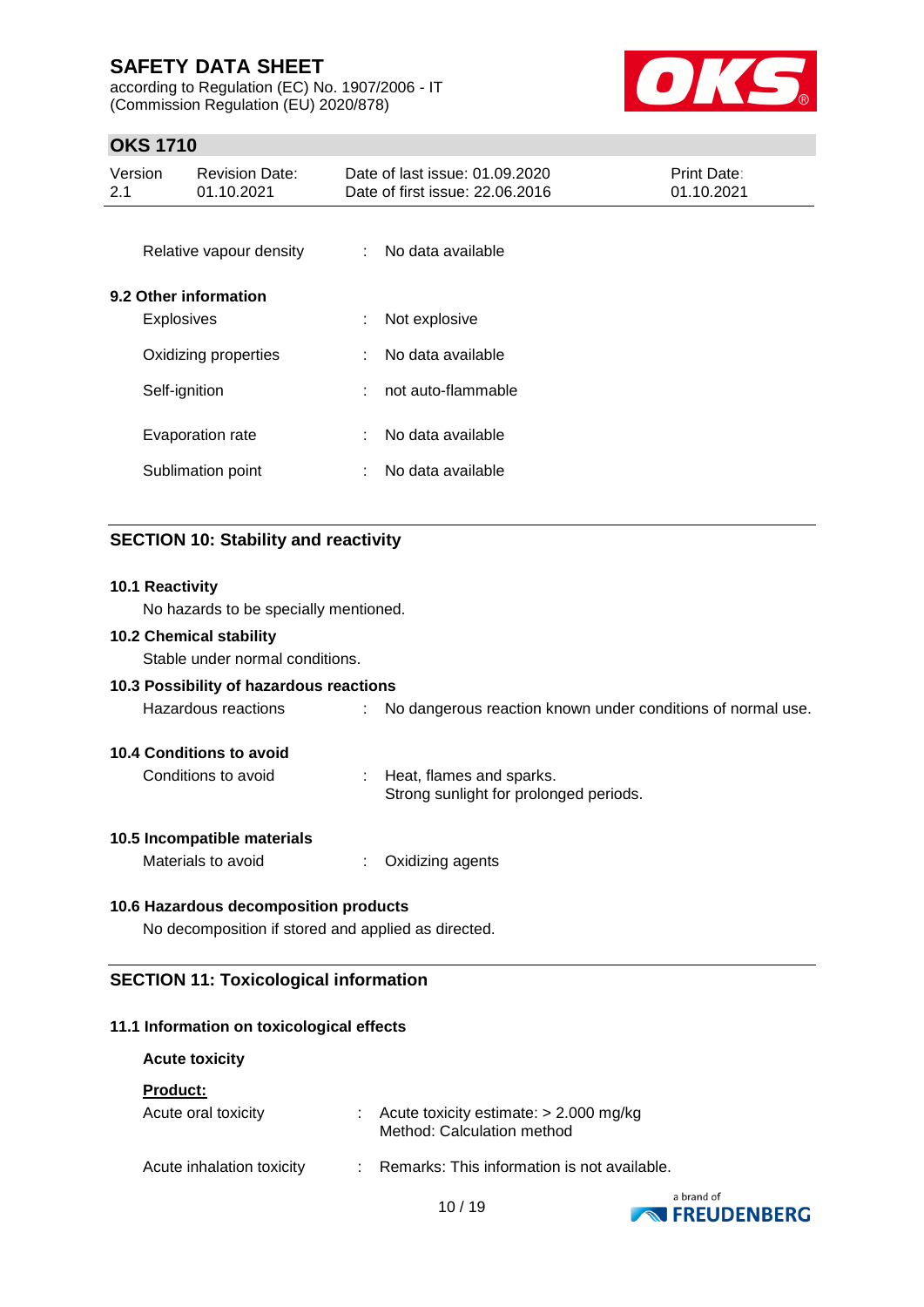according to Regulation (EC) No. 1907/2006 - IT (Commission Regulation (EU) 2020/878)



## **OKS 1710**

| Version<br>2.1 | <b>Revision Date:</b><br>01.10.2021 |                               | Date of last issue: 01.09.2020<br>Date of first issue: 22.06.2016                                                                    | <b>Print Date:</b><br>01.10.2021 |
|----------------|-------------------------------------|-------------------------------|--------------------------------------------------------------------------------------------------------------------------------------|----------------------------------|
|                |                                     |                               |                                                                                                                                      |                                  |
|                | Acute dermal toxicity               | ÷.                            | Symptoms: Redness, Local irritation                                                                                                  |                                  |
|                | Components:                         |                               |                                                                                                                                      |                                  |
|                | propan-2-ol:                        |                               |                                                                                                                                      |                                  |
|                | Acute oral toxicity                 | $\mathbb{Z}^{\mathbb{Z}^n}$ . | LD50 Oral (Rat): 5.840 mg/kg                                                                                                         |                                  |
|                | Fettalkoholethoxylat:               |                               |                                                                                                                                      |                                  |
|                | Acute oral toxicity                 |                               | Assessment: The component/mixture is moderately toxic after<br>single ingestion.                                                     |                                  |
|                | 2,2',2"-nitrilotriethanol:          |                               |                                                                                                                                      |                                  |
|                | Acute oral toxicity                 |                               | : LD50 (Rat): 6.400 mg/kg<br>Method: OECD Test Guideline 401                                                                         |                                  |
|                | Acute dermal toxicity               | ÷.                            | LD50 (Rat): > 2.000 mg/kg<br>Method: OECD Test Guideline 402<br>Assessment: The substance or mixture has no acute dermal<br>toxicity |                                  |
|                | <b>Skin corrosion/irritation</b>    |                               |                                                                                                                                      |                                  |
| Product:       |                                     |                               |                                                                                                                                      |                                  |
| Remarks        |                                     | ÷                             | Irritating to skin.                                                                                                                  |                                  |
|                | Components:                         |                               |                                                                                                                                      |                                  |
|                | phosphoric acid:                    |                               |                                                                                                                                      |                                  |
| Result         |                                     |                               | Causes burns.                                                                                                                        |                                  |
|                | 2,2',2"-nitrilotriethanol:          |                               |                                                                                                                                      |                                  |
| <b>Species</b> |                                     |                               | Rabbit                                                                                                                               |                                  |
| Method         | Assessment                          |                               | No skin irritation<br><b>OECD Test Guideline 404</b>                                                                                 |                                  |
| Result         |                                     |                               | No skin irritation                                                                                                                   |                                  |
|                | Serious eye damage/eye irritation   |                               |                                                                                                                                      |                                  |
| Product:       |                                     |                               |                                                                                                                                      |                                  |
| Remarks        |                                     |                               | Risk of serious damage to eyes.                                                                                                      |                                  |
|                | Components:                         |                               |                                                                                                                                      |                                  |
|                | propan-2-ol:                        |                               |                                                                                                                                      |                                  |
| Result         |                                     | ÷                             | Irritating to eyes.                                                                                                                  |                                  |
|                |                                     |                               |                                                                                                                                      |                                  |

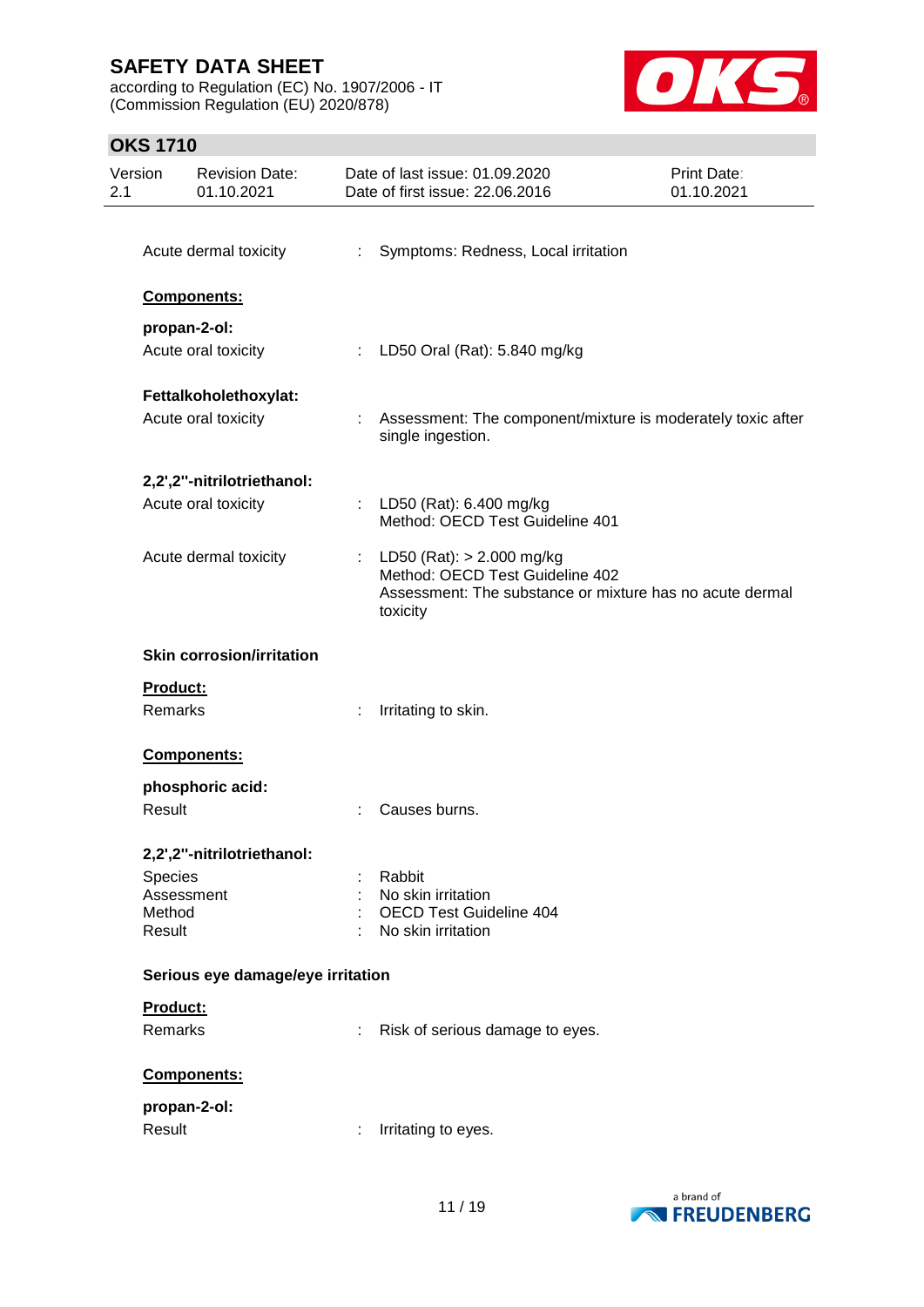according to Regulation (EC) No. 1907/2006 - IT (Commission Regulation (EU) 2020/878)



## **OKS 1710**

| Version<br>2.1                     | <b>Revision Date:</b><br>01.10.2021 |    | Date of last issue: 01.09.2020<br>Date of first issue: 22.06.2016                                                        | Print Date:<br>01.10.2021 |
|------------------------------------|-------------------------------------|----|--------------------------------------------------------------------------------------------------------------------------|---------------------------|
|                                    | Fettalkoholethoxylat:               |    |                                                                                                                          |                           |
| Result                             |                                     |    | Risk of serious damage to eyes.                                                                                          |                           |
|                                    | 2,2',2"-nitrilotriethanol:          |    |                                                                                                                          |                           |
| <b>Species</b><br>Method<br>Result | Assessment                          |    | Rabbit<br>No eye irritation<br><b>OECD Test Guideline 405</b><br>No eye irritation                                       |                           |
|                                    | Respiratory or skin sensitisation   |    |                                                                                                                          |                           |
|                                    | Product:                            |    |                                                                                                                          |                           |
|                                    | Remarks                             |    | This information is not available.                                                                                       |                           |
|                                    | Components:                         |    |                                                                                                                          |                           |
|                                    | 2,2',2"-nitrilotriethanol:          |    |                                                                                                                          |                           |
| <b>Species</b><br>Method<br>Result | Assessment                          |    | Guinea pig<br>Does not cause skin sensitisation.<br><b>OECD Test Guideline 406</b><br>Does not cause skin sensitisation. |                           |
|                                    | <b>Germ cell mutagenicity</b>       |    |                                                                                                                          |                           |
|                                    | Product:                            |    |                                                                                                                          |                           |
|                                    | Genotoxicity in vitro               |    | : Remarks: No data available                                                                                             |                           |
|                                    | Genotoxicity in vivo                |    | Remarks: No data available                                                                                               |                           |
|                                    | Carcinogenicity                     |    |                                                                                                                          |                           |
|                                    | <b>Product:</b><br>Remarks          |    | No data available                                                                                                        |                           |
|                                    | <b>Reproductive toxicity</b>        |    |                                                                                                                          |                           |
|                                    | Product:<br>Effects on fertility    | t. | Remarks: No data available                                                                                               |                           |
| ment                               | Effects on foetal develop-          |    | : Remarks: No data available                                                                                             |                           |
|                                    | <b>STOT - single exposure</b>       |    |                                                                                                                          |                           |
|                                    | Components:                         |    |                                                                                                                          |                           |
|                                    | propan-2-ol:                        |    |                                                                                                                          |                           |
|                                    | Assessment                          |    | May cause drowsiness or dizziness.                                                                                       |                           |

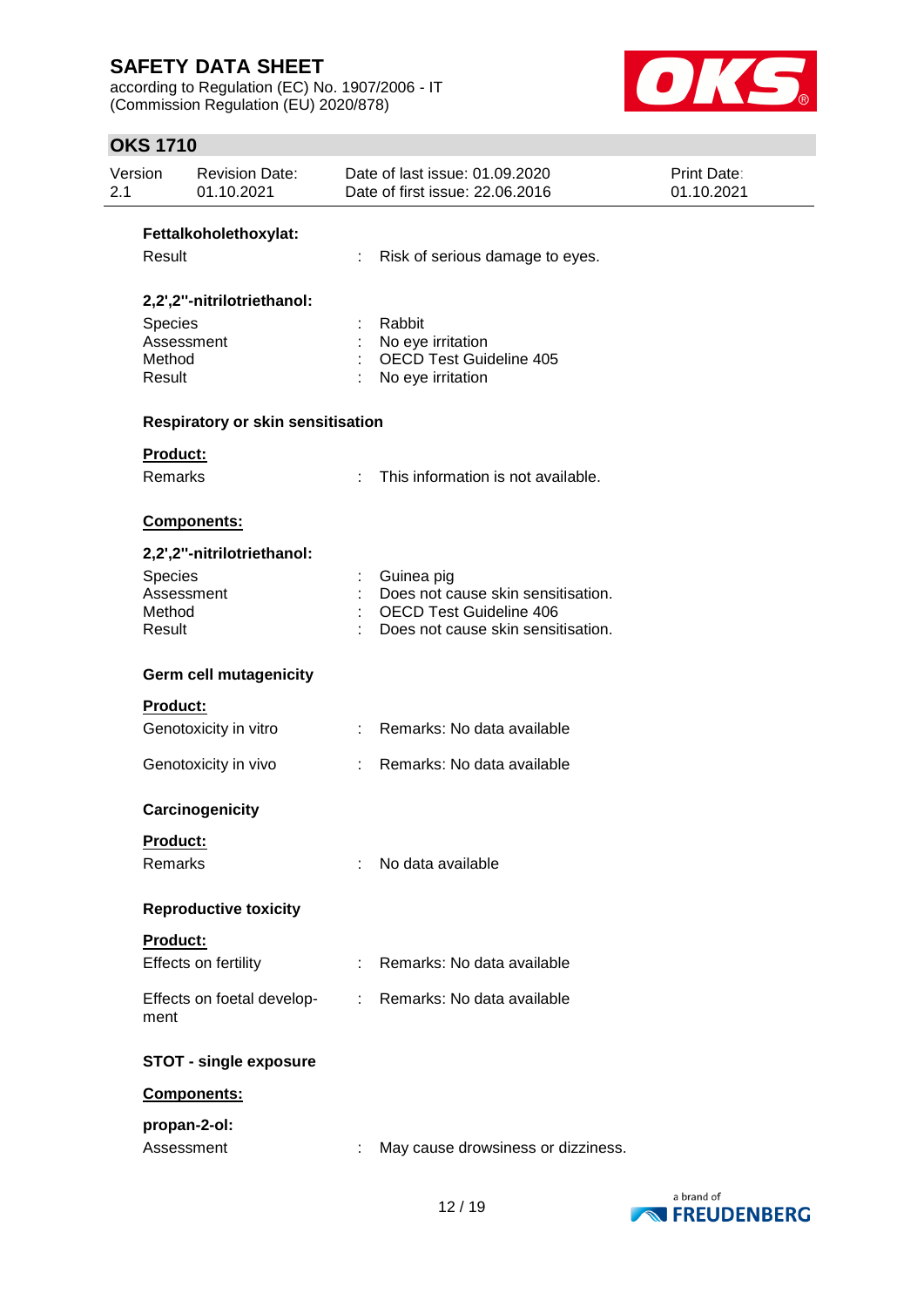according to Regulation (EC) No. 1907/2006 - IT (Commission Regulation (EU) 2020/878)



## **OKS 1710**

| Version<br>2.1 |                 | <b>Revision Date:</b><br>01.10.2021                                 | Date of last issue: 01.09.2020<br>Date of first issue: 22.06.2016                                   | Print Date:<br>01.10.2021 |
|----------------|-----------------|---------------------------------------------------------------------|-----------------------------------------------------------------------------------------------------|---------------------------|
|                | Assessment      | 2,2',2"-nitrilotriethanol:                                          | : The substance or mixture is not classified as specific target<br>organ toxicant, single exposure. |                           |
|                |                 | <b>STOT - repeated exposure</b>                                     |                                                                                                     |                           |
|                |                 | <b>Components:</b>                                                  |                                                                                                     |                           |
|                | Assessment      | 2,2',2"-nitrilotriethanol:                                          | The substance or mixture is not classified as specific target<br>organ toxicant, repeated exposure. |                           |
|                |                 | <b>Repeated dose toxicity</b>                                       |                                                                                                     |                           |
|                | Product:        |                                                                     |                                                                                                     |                           |
|                | Remarks         |                                                                     | This information is not available.                                                                  |                           |
|                |                 | <b>Aspiration toxicity</b>                                          |                                                                                                     |                           |
|                | <b>Product:</b> | This information is not available.                                  |                                                                                                     |                           |
|                |                 | Components:                                                         |                                                                                                     |                           |
|                |                 | 2,2',2"-nitrilotriethanol:<br>No aspiration toxicity classification |                                                                                                     |                           |
|                |                 | <b>Further information</b>                                          |                                                                                                     |                           |
|                | Product:        |                                                                     |                                                                                                     |                           |
|                | <b>Remarks</b>  |                                                                     | Ingestion causes irritation of upper respiratory system and<br>gastrointestinal disturbance.        |                           |

## **SECTION 12: Ecological information**

### **12.1 Toxicity**

| <b>Product:</b>                                                                     |    |                              |              |  |
|-------------------------------------------------------------------------------------|----|------------------------------|--------------|--|
| Toxicity to fish                                                                    | ÷. | Remarks: No data available   |              |  |
| Toxicity to daphnia and other : Remarks: No data available<br>aquatic invertebrates |    |                              |              |  |
| Toxicity to algae/aquatic<br>plants                                                 |    | : Remarks: No data available |              |  |
| Toxicity to microorganisms                                                          | ÷  | Remarks: No data available   | . <i>. .</i> |  |

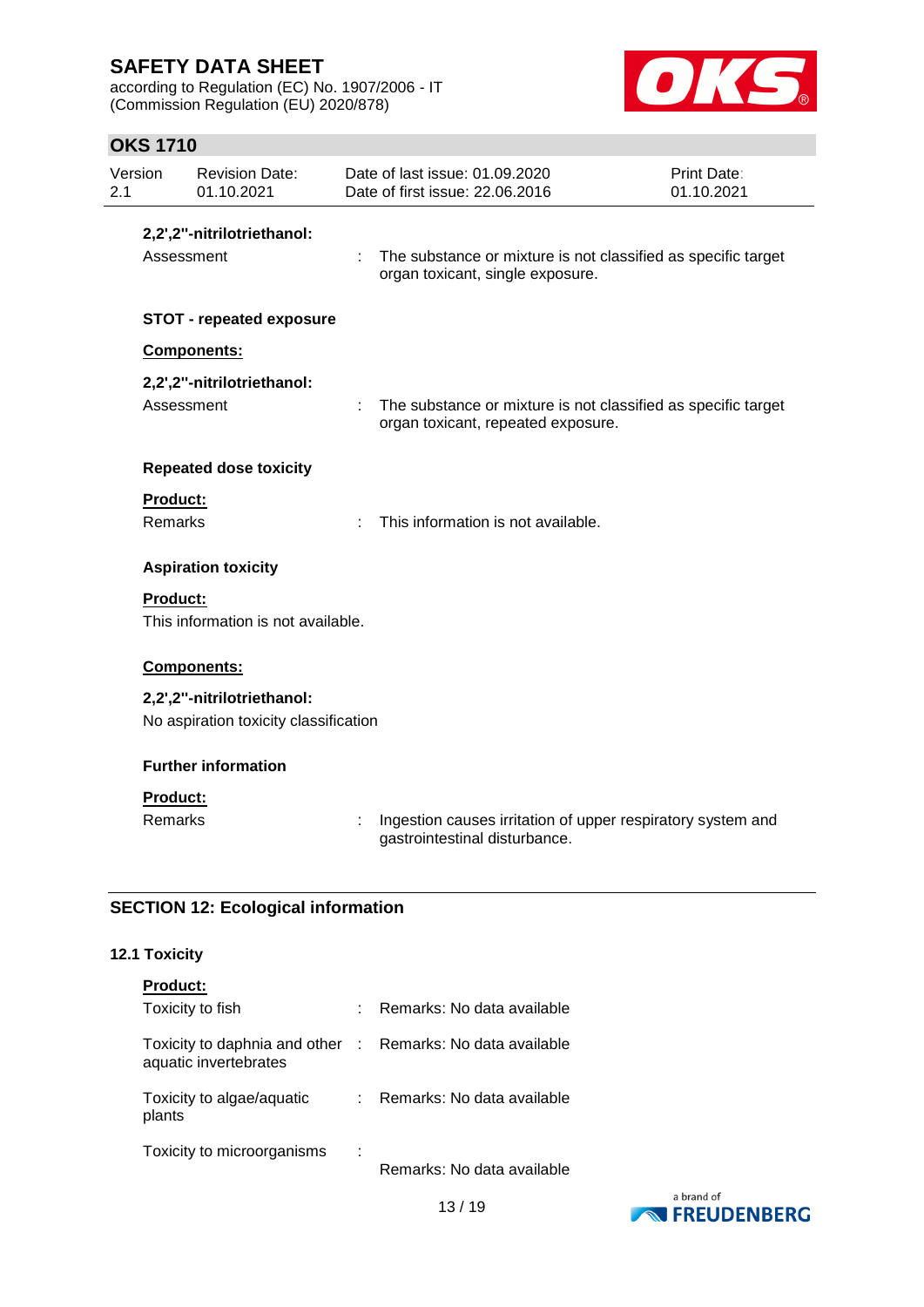according to Regulation (EC) No. 1907/2006 - IT (Commission Regulation (EU) 2020/878)



## **OKS 1710**

| Version | <b>Revision Date:</b> | Date of last issue: 01.09.2020  | <b>Print Date:</b> |
|---------|-----------------------|---------------------------------|--------------------|
| 2.1     | 01.10.2021            | Date of first issue: 22,06,2016 | 01.10.2021         |

### **Components:**

#### **2,2',2''-nitrilotriethanol:** Toxicity to fish : LC50 (Pimephales promelas (fathead minnow)): 11.800 mg/l Exposure time: 96 h Test Type: flow-through test Toxicity to daphnia and other aquatic invertebrates : EC50 (Ceriodaphnia dubia (water flea)): 609,88 mg/l Exposure time: 48 h Test Type: flow-through test Toxicity to algae/aquatic plants : EC50 (Desmodesmus subspicatus (green algae)): 216 mg/l Exposure time: 72 h Test Type: static test

### **12.2 Persistence and degradability**

| <b>Product:</b> |  |  |  |
|-----------------|--|--|--|
|                 |  |  |  |

| Biodegradability                                                | : Remarks: No data available                                                                                                                                                                                            |
|-----------------------------------------------------------------|-------------------------------------------------------------------------------------------------------------------------------------------------------------------------------------------------------------------------|
| Physico-chemical removabil- : Remarks: No data available<br>ity |                                                                                                                                                                                                                         |
| <b>Components:</b>                                              |                                                                                                                                                                                                                         |
| propan-2-ol:                                                    |                                                                                                                                                                                                                         |
| Biodegradability                                                | : Result: Readily biodegradable.                                                                                                                                                                                        |
| 2,2',2"-nitrilotriethanol:                                      |                                                                                                                                                                                                                         |
| Biodegradability                                                | Result: Readily biodegradable.                                                                                                                                                                                          |
| 12.3 Bioaccumulative potential                                  |                                                                                                                                                                                                                         |
| <b>Product:</b>                                                 |                                                                                                                                                                                                                         |
| <b>Bioaccumulation</b>                                          | Remarks: This mixture contains no substance considered to<br>be persistent, bioaccumulating and toxic (PBT).<br>This mixture contains no substance considered to be very<br>persistent and very bioaccumulating (vPvB). |
| <b>Components:</b>                                              |                                                                                                                                                                                                                         |
| propan-2-ol:                                                    |                                                                                                                                                                                                                         |
| <b>Bioaccumulation</b>                                          | Remarks: Bioaccumulation is unlikely.                                                                                                                                                                                   |
| Partition coefficient: n-<br>octanol/water                      | log Pow: 0,05                                                                                                                                                                                                           |

**2,2',2''-nitrilotriethanol:**

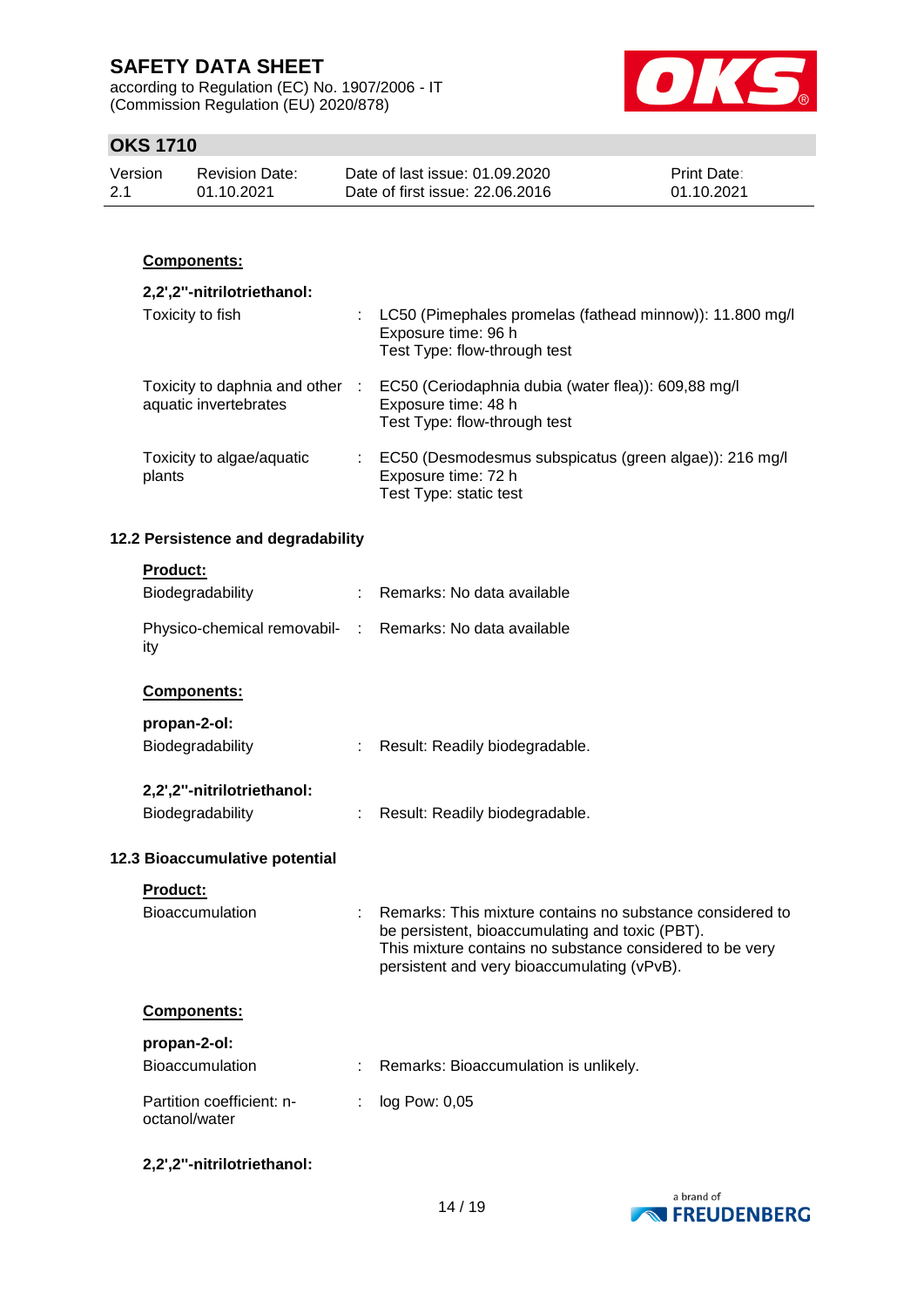according to Regulation (EC) No. 1907/2006 - IT (Commission Regulation (EU) 2020/878)



## **OKS 1710**

| Version<br>2.1 |                                         | <b>Revision Date:</b><br>01.10.2021                |    | Date of last issue: 01.09.2020<br>Date of first issue: 22.06.2016 |                                                                                                                                                                                                                                              | Print Date:<br>01.10.2021 |
|----------------|-----------------------------------------|----------------------------------------------------|----|-------------------------------------------------------------------|----------------------------------------------------------------------------------------------------------------------------------------------------------------------------------------------------------------------------------------------|---------------------------|
|                | octanol/water                           | Partition coefficient: n-                          | ÷  | log Pow: -2,3 (25 $^{\circ}$ C)                                   |                                                                                                                                                                                                                                              |                           |
|                |                                         | 12.4 Mobility in soil                              |    |                                                                   |                                                                                                                                                                                                                                              |                           |
|                | Product:                                |                                                    |    |                                                                   |                                                                                                                                                                                                                                              |                           |
|                | Mobility                                |                                                    |    |                                                                   | Remarks: No data available                                                                                                                                                                                                                   |                           |
|                |                                         | Distribution among environ-<br>mental compartments | ÷. |                                                                   | Remarks: No data available                                                                                                                                                                                                                   |                           |
|                | 12.5 Results of PBT and vPvB assessment |                                                    |    |                                                                   |                                                                                                                                                                                                                                              |                           |
|                | Product:                                |                                                    |    |                                                                   |                                                                                                                                                                                                                                              |                           |
|                | Assessment                              |                                                    |    | 0.1% or higher                                                    | This substance/mixture contains no components considered<br>to be either persistent, bioaccumulative and toxic (PBT), or<br>very persistent and very bioaccumulative (vPvB) at levels of                                                     |                           |
|                |                                         | Components:                                        |    |                                                                   |                                                                                                                                                                                                                                              |                           |
|                |                                         | 2,2',2"-nitrilotriethanol:                         |    |                                                                   |                                                                                                                                                                                                                                              |                           |
|                | Assessment                              |                                                    |    | stance.                                                           | Non-classified vPvB substance. Non-classified PBT sub-                                                                                                                                                                                       |                           |
|                |                                         | 12.6 Endocrine disrupting properties               |    |                                                                   |                                                                                                                                                                                                                                              |                           |
|                | <b>Product:</b>                         |                                                    |    |                                                                   |                                                                                                                                                                                                                                              |                           |
|                | Assessment                              |                                                    |    | levels of 0.1% or higher.                                         | The substance/mixture does not contain components consid-<br>ered to have endocrine disrupting properties according to<br>REACH Article 57(f) or Commission Delegated regulation<br>(EU) 2017/2100 or Commission Regulation (EU) 2018/605 at |                           |
|                |                                         | 12.7 Other adverse effects                         |    |                                                                   |                                                                                                                                                                                                                                              |                           |
|                | <b>Product:</b><br>mation               |                                                    |    |                                                                   | Additional ecological infor- : No information on ecology is available.                                                                                                                                                                       |                           |

## **SECTION 13: Disposal considerations**

### **13.1 Waste treatment methods**

Product : The product should not be allowed to enter drains, water courses or the soil. Do not dispose of with domestic refuse. Dispose of as hazardous waste in compliance with local and

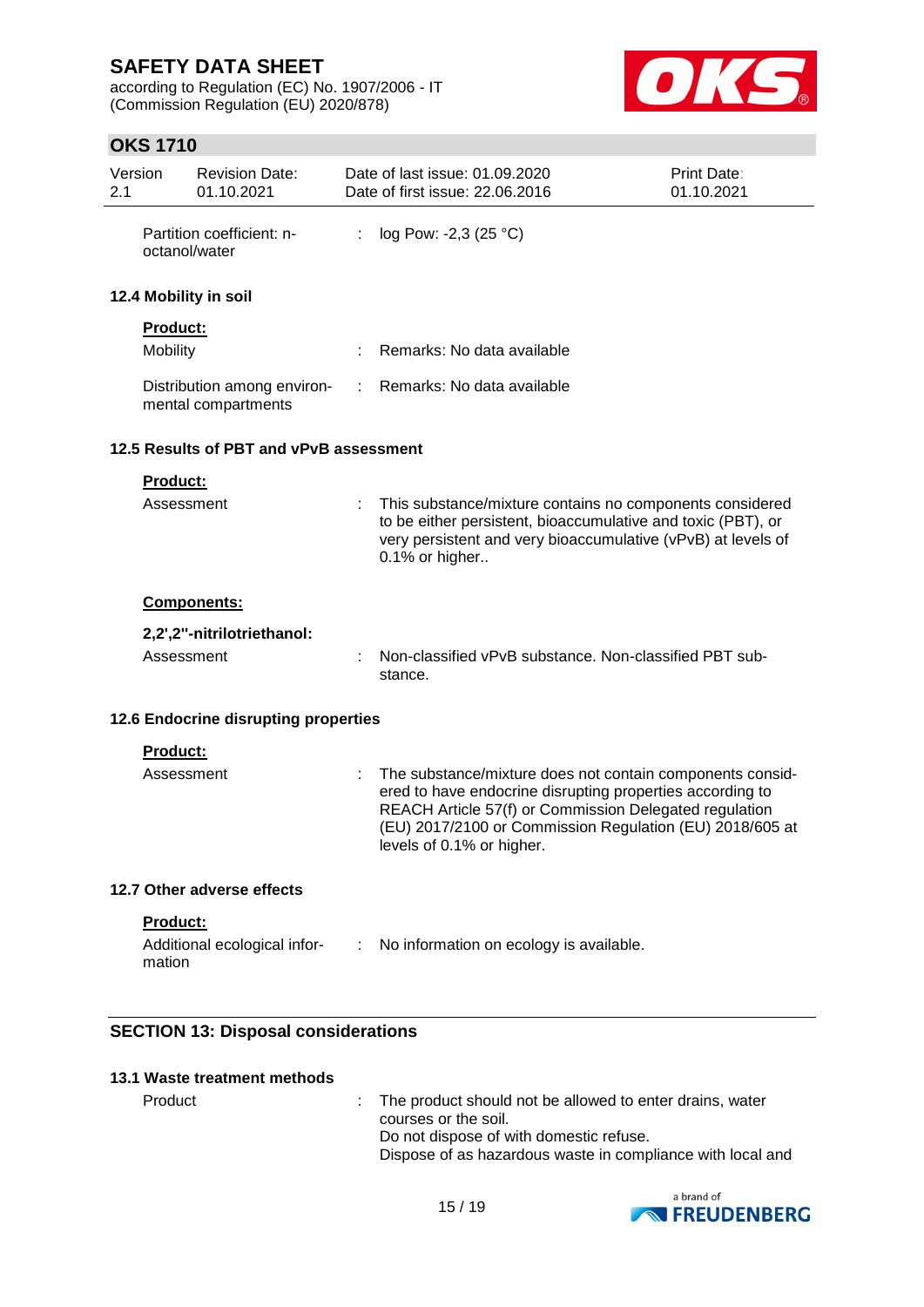according to Regulation (EC) No. 1907/2006 - IT (Commission Regulation (EU) 2020/878)



## **OKS 1710**

| Version<br>2.1 | <b>Revision Date:</b><br>01.10.2021 |   | Date of last issue: 01.09.2020<br>Date of first issue: 22.06.2016                                                                                                      | Print Date:<br>01.10.2021 |
|----------------|-------------------------------------|---|------------------------------------------------------------------------------------------------------------------------------------------------------------------------|---------------------------|
|                |                                     |   | national regulations.                                                                                                                                                  |                           |
|                |                                     |   | Waste codes should be assigned by the user based on the<br>application for which the product was used.                                                                 |                           |
|                | Contaminated packaging              | ÷ | Packaging that is not properly emptied must be disposed of as<br>the unused product.<br>Dispose of waste product or used containers according to<br>local regulations. |                           |
|                |                                     |   | The following Waste Codes are only suggestions:                                                                                                                        |                           |
| Waste Code     |                                     |   | unused product<br>16 10 01, aqueous liquid wastes containing hazardous sub-<br>stances                                                                                 |                           |
|                |                                     |   | uncleaned packagings<br>15 01 10, packaging containing residues of or contaminated<br>by hazardous substances                                                          |                           |

### **SECTION 14: Transport information**

### **14.1 UN number or ID number**

Not regulated as a dangerous good

### **14.2 UN proper shipping name**

Not regulated as a dangerous good

#### **14.3 Transport hazard class(es)**

Not regulated as a dangerous good

#### **14.4 Packing group**

Not regulated as a dangerous good

#### **14.5 Environmental hazards**

Not regulated as a dangerous good

### **14.6 Special precautions for user**

Not applicable

### **14.7 Maritime transport in bulk according to IMO instruments**

Remarks : Not applicable for product as supplied.

### **SECTION 15: Regulatory information**

#### **15.1 Safety, health and environmental regulations/legislation specific for the substance or mixture**

REACH - Restrictions on the manufacture, placing on the market and use of certain dangerous substances, preparations and articles (Annex XVII)

: Conditions of restriction for the following entries should be considered: Number on list 3

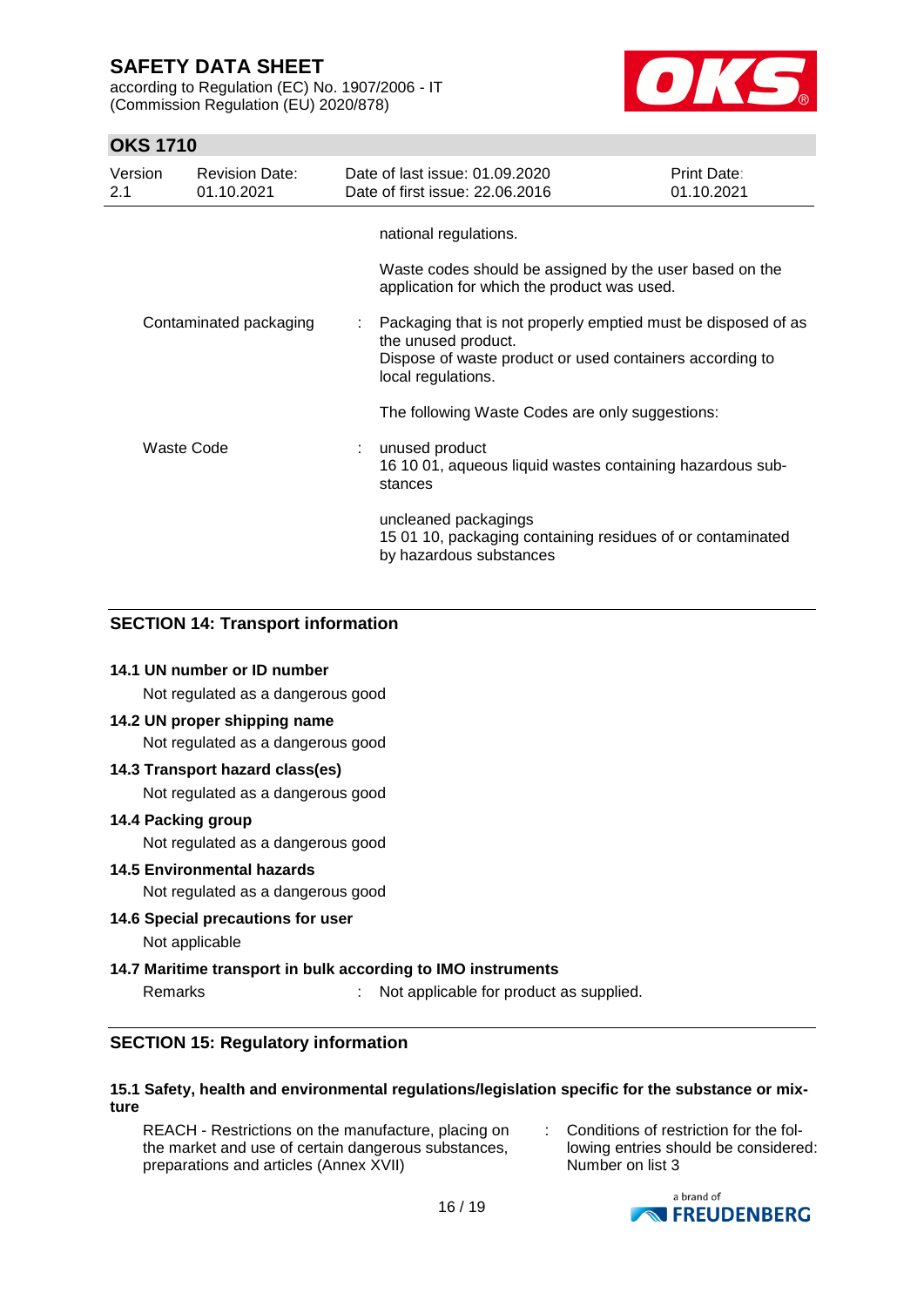according to Regulation (EC) No. 1907/2006 - IT (Commission Regulation (EU) 2020/878)



## **OKS 1710**

| Version<br>2.1 | <b>Revision Date:</b><br>01.10.2021                                                                                                                                | Date of last issue: 01.09.2020<br>Date of first issue: 22.06.2016                                            |           | <b>Print Date:</b><br>01.10.2021                                                                                                                                      |
|----------------|--------------------------------------------------------------------------------------------------------------------------------------------------------------------|--------------------------------------------------------------------------------------------------------------|-----------|-----------------------------------------------------------------------------------------------------------------------------------------------------------------------|
|                | Concern for Authorisation (Article 59).<br>(EU SVHC)                                                                                                               | REACH - Candidate List of Substances of Very High                                                            | ÷         | This product does not contain sub-<br>stances of very high concern (Regu-<br>lation (EC) No 1907/2006 (REACH),<br>Article 57).                                        |
|                | REACH - List of substances subject to authorisation<br>(Annex XIV)<br>(EU. REACH - Annex XIV)                                                                      |                                                                                                              |           | Not applicable                                                                                                                                                        |
|                | plete the ozone layer<br>(EC 1005/2009)                                                                                                                            | Regulation (EC) No 1005/2009 on substances that de-                                                          | ÷         | Not applicable                                                                                                                                                        |
|                | tants (recast)<br>(EU POP)                                                                                                                                         | Regulation (EU) 2019/1021 on persistent organic pollu-                                                       | $\sim$ 10 | Not applicable                                                                                                                                                        |
|                | of dangerous chemicals<br>(EU PIC)                                                                                                                                 | Regulation (EC) No 649/2012 of the European Parlia-<br>ment and the Council concerning the export and import | ÷         | Not applicable                                                                                                                                                        |
|                |                                                                                                                                                                    | : P5c                                                                                                        |           |                                                                                                                                                                       |
|                | Seveso III: Directive 2012/18/EU of the European<br>Parliament and of the Council on the control of<br>major-accident hazards involving dangerous sub-<br>stances. | P5c                                                                                                          |           | <b>FLAMMABLE LIQUIDS</b>                                                                                                                                              |
|                | Volatile organic compounds                                                                                                                                         |                                                                                                              |           | Directive 2010/75/EU of 24 November 2010 on industrial<br>emissions (integrated pollution prevention and control)<br>Volatile organic compounds (VOC) content: 6,39 % |

### **Other regulations:**

Legislative Decree April 9,2008, 81 (Implementation of Article 1 of the Law of 3 August 2007, n. 123, concerning the protection of health and safety in the workplace.) and subsequent amendments

Legislative Decree April 3, 2006, n.152, (Environmental standards) and subsequent amendments

Legislative Decree February 6, 2009, 21 (Regulations for the execution of the provisions laid down in Regulation (EC) no. 648/2004 on detergents)

### **15.2 Chemical safety assessment**

This information is not available.

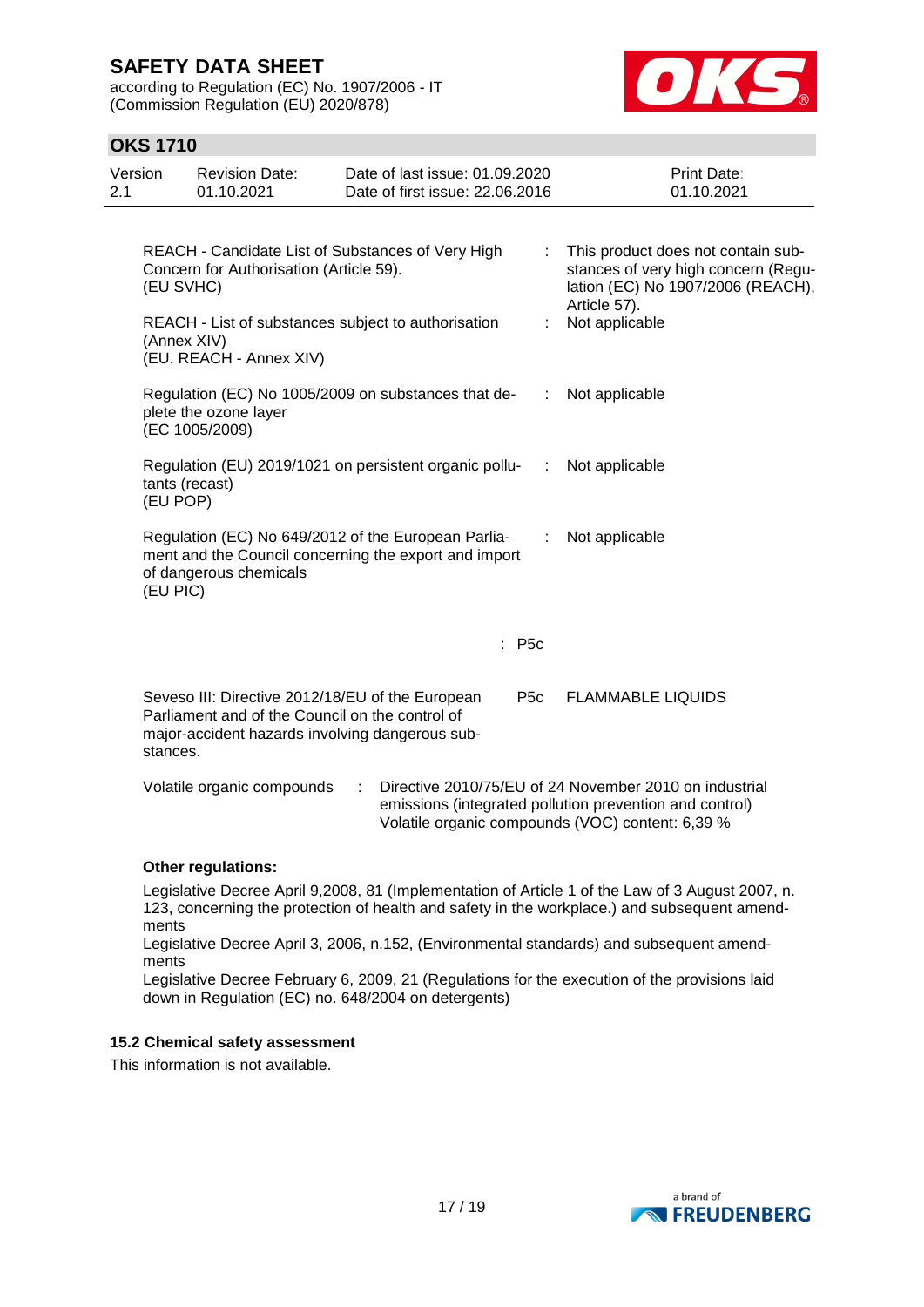according to Regulation (EC) No. 1907/2006 - IT (Commission Regulation (EU) 2020/878)



## **OKS 1710**

| Version | <b>Revision Date:</b> | Date of last issue: 01.09.2020  | <b>Print Date:</b> |
|---------|-----------------------|---------------------------------|--------------------|
| 2.1     | 01.10.2021            | Date of first issue: 22,06,2016 | 01.10.2021         |

#### **SECTION 16: Other information**

**Full text of H-Statements**

| $\overline{1}$ un loat of the oldestic model |                                            |
|----------------------------------------------|--------------------------------------------|
| H <sub>225</sub>                             | : Highly flammable liquid and vapour.      |
| H302                                         | : Harmful if swallowed.                    |
| H314                                         | : Causes severe skin burns and eye damage. |
| H318                                         | : Causes serious eye damage.               |
| H <sub>3</sub> 19                            | : Causes serious eye irritation.           |
| H336                                         | : May cause drowsiness or dizziness.       |
|                                              |                                            |

**Full text of other abbreviations**

| Note B            | Some substances (acids, bases, etc.) are placed on the mar-<br>ket in aqueous solutions at various concentrations and, there-<br>fore, these solutions require different classification and label-<br>ling since the hazards vary at different concentrations. In Part<br>3 entries with Note B have a general designation of the follow-<br>ing type: "nitric acid %". In this case the supplier must state<br>the percentage concentration of the solution on the label. Un-<br>less otherwise stated, it is assumed that the percentage con-<br>centration is calculated on a weight/weight basis. |
|-------------------|-------------------------------------------------------------------------------------------------------------------------------------------------------------------------------------------------------------------------------------------------------------------------------------------------------------------------------------------------------------------------------------------------------------------------------------------------------------------------------------------------------------------------------------------------------------------------------------------------------|
| 2000/39/EC        | Europe. Commission Directive 2000/39/EC establishing a first<br>list of indicative occupational exposure limit values                                                                                                                                                                                                                                                                                                                                                                                                                                                                                 |
| <b>IT OEL</b>     | Italy. List of indicative limit values for professional exposure to<br>chemical agents.                                                                                                                                                                                                                                                                                                                                                                                                                                                                                                               |
| 2000/39/EC / TWA  | Limit Value - eight hours                                                                                                                                                                                                                                                                                                                                                                                                                                                                                                                                                                             |
| 2000/39/EC / STEL | Short term exposure limit                                                                                                                                                                                                                                                                                                                                                                                                                                                                                                                                                                             |
| IT OEL / TWA      | 8 hour exposure limit                                                                                                                                                                                                                                                                                                                                                                                                                                                                                                                                                                                 |
| IT OEL / STEL     | Short term exposure limit                                                                                                                                                                                                                                                                                                                                                                                                                                                                                                                                                                             |

ADN - European Agreement concerning the International Carriage of Dangerous Goods by Inland Waterways; ADR - European Agreement concerning the International Carriage of Dangerous Goods by Road; AIIC - Australian Inventory of Industrial Chemicals; ASTM - American Society for the Testing of Materials; bw - Body weight; CLP - Classification Labelling Packaging Regulation; Regulation (EC) No 1272/2008; CMR - Carcinogen, Mutagen or Reproductive Toxicant; DIN - Standard of the German Institute for Standardisation; DSL - Domestic Substances List (Canada); ECHA - European Chemicals Agency; EC-Number - European Community number; ECx - Concentration associated with x% response; ELx - Loading rate associated with x% response; EmS - Emergency Schedule; ENCS - Existing and New Chemical Substances (Japan); ErCx - Concentration associated with x% growth rate response; GHS - Globally Harmonized System; GLP - Good Laboratory Practice; IARC - International Agency for Research on Cancer; IATA - International Air Transport Association; IBC - International Code for the Construction and Equipment of Ships carrying Dangerous Chemicals in Bulk; IC50 - Half maximal inhibitory concentration; ICAO - International Civil Aviation Organization; IECSC - Inventory of Existing Chemical Substances in China; IMDG - International Maritime Dangerous Goods; IMO - International Maritime Organization; ISHL - Industrial Safety and Health Law (Japan); ISO - International Organisation for Standardization; KECI - Korea Existing Chemicals Inventory; LC50 - Lethal Concentration to 50 % of a test population; LD50 - Lethal Dose to 50% of a test population (Median Lethal Dose); MARPOL - International Convention for the Prevention of Pollution from Ships; n.o.s. - Not Otherwise Speci-